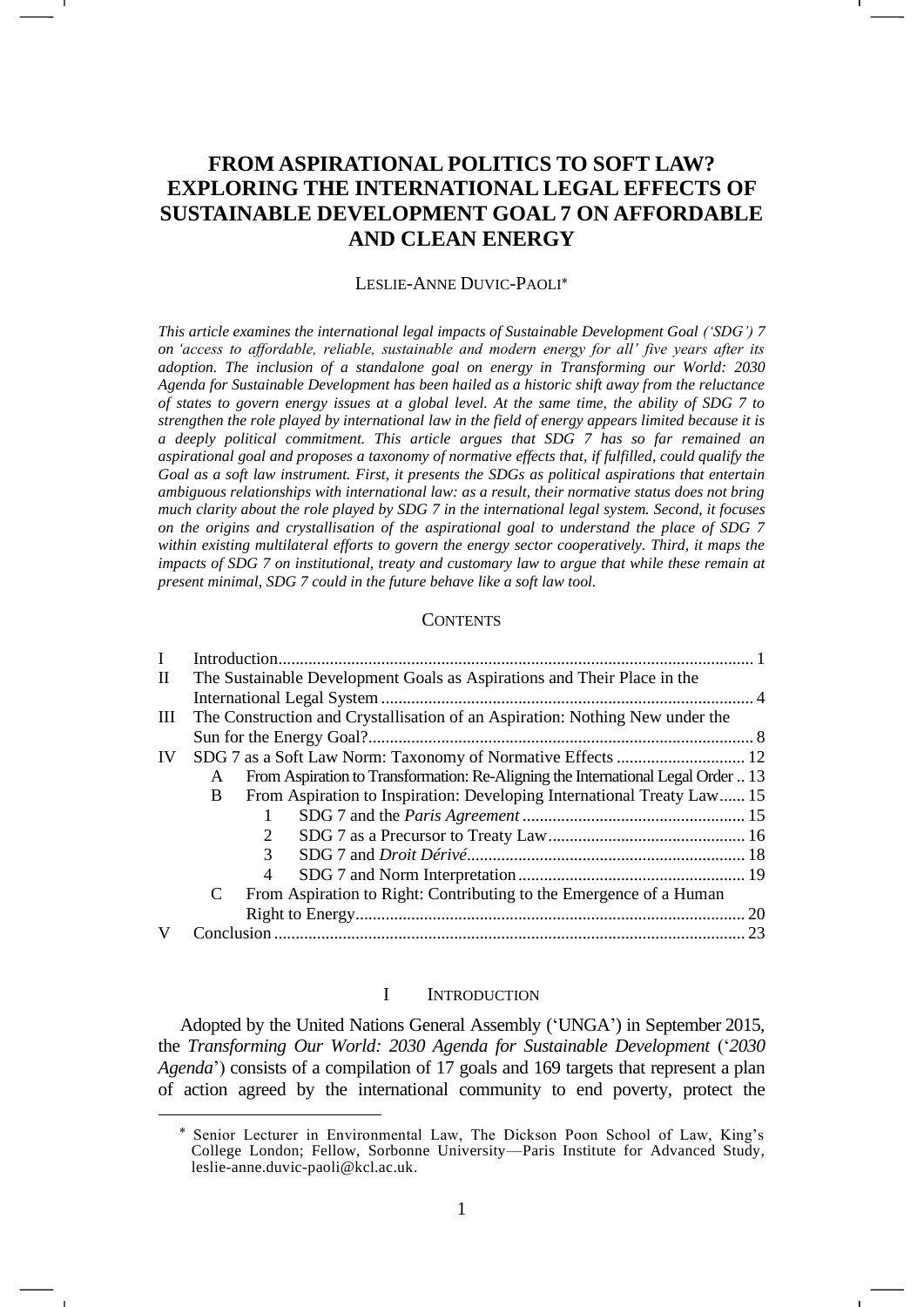<span id="page-1-1"></span><span id="page-1-0"></span>environment and ensure peace and prosperity.<sup>1</sup> The Sustainable Development Goals ('SDGs') build upon and expand the scope of the Millennium Development Goals ('MDGs'), the eight objectives adopted following the 2000 United Nations Millennium Summit to galvanise the world's efforts to fight poverty.<sup>2</sup> Fifteen years later, the SDGs offer a new set of global priorities for the international community during the 2015–30 period. They express concern about, inter alia, poverty, hunger, gender inequality and environmental degradation. Their novelty lies in their ability to take a broader view of sustainability than before, integrating economic, social and environmental concerns into a single sustainable development agenda, and to adopt a universal plan requiring that every state, not only those developing, act.

Amongst these goals, the inclusion of Sustainable Development Goal ('SDG') 7, a standalone goal on 'access to affordable, reliable, sustainable and modern energy for all',<sup>3</sup> has been praised for being a major development in the global landscape of energy law and policy.<sup>4</sup> Obtaining agreement on 'basic elements of a global energy future',<sup>5</sup> which, a few years before, seemed impossible given that governments have historically been reluctant to address energy cooperatively,<sup>6</sup> is a significant milestone for global energy governance. The SDG frames the international community's response to both the poverty crisis and the climate emergency by setting targets to facilitate access to energy while increasing reliance on renewable energies and improving energy efficiency. It seeks to remedy the fact that 2.8 billion people (around 37% of the world's population) do not have access to clean fuels and technologies for cooking, and 789 million people (approximately 10% of the world's population) live without electricity.<sup>7</sup> It also aims to make a significant contribution to the reduction of greenhouse gas emissions in light of the fact that 'accelerated deployment of renewables … deep electrification and increased energy efficiency, can achieve over 90% of the energy-related  $CO<sub>2</sub>$  emissions reductions needed by 2050'.<sup>8</sup>

<span id="page-1-2"></span>By encouraging structural changes, SDG 7 establishes itself as the international community's unifying objective on the topic of a fair and sustainable energy transition. The SDGs are described by the UNGA resolution

<sup>1</sup> *Transforming Our World: The 2030 Agenda for Sustainable Development*, GA Res 70/1, UN GAOR,  $70<sup>th</sup>$  sess,  $4<sup>th</sup>$  plen mtg, Agenda Items 15 and 116, UN Doc A/RES/70/1 (21) October 2015, adopted 25 September 2015) Preamble ('*2030 Agenda*').

<sup>&</sup>lt;sup>2</sup> See *United Nations Millennium Declaration*, GA Res 55/2, UN GAOR, 55<sup>th</sup> sess, 8<sup>th</sup> plen mtg, Agenda Item 60(b), UN Doc A/RES/55/2 (18 September 2000) ('*UN Millennium Declaration*').

<sup>3</sup> *2030 Agenda*, UN Doc A/RES/70/1 (n [1\)](#page-1-0) 14.

<sup>4</sup> See, eg, Raphael J Heffron et al, 'A Treatise for Energy Law' (2018) 11(1) *Journal of World Energy Law and Business* 34, 41; Rafael Leal-Arcas and Stephen Minas, 'Mapping the International and European Governance of Renewable Energy' (2016) 35(1) *Yearbook of European Law* 621, 643–5; Catherine Redgwell and Lavanya Rajamani, 'And Justice for All? Energy Justice in International Law' in Íñigo del Guayo et al (eds), *Energy Justice and Energy Law* (Oxford University Press, 2020) 48, 49.

<sup>5</sup> Neil Gunningham, 'Confronting the Challenge of Energy Governance' (2012) 1(1) *Transnational Environmental Law* 119, 131.

<sup>6</sup> Sylvia I Karlsson-Vinkhuyzen, 'The United Nations and Global Energy Governance: Past Challenges, Future Choices' (2010) 22(2) *Global Change, Peace and Security* 175, 175.

<sup>7</sup> International Energy Agency et al, *Tracking SDG 7: The Energy Progress Report 2020* (Report, 2020) 2.

<sup>8</sup> International Renewable Energy Agency, *Global Energy Transformation: A Roadmap to 2050: 2019 Edition* (Report, 2019) 23 ('*Global Energy Transformation*').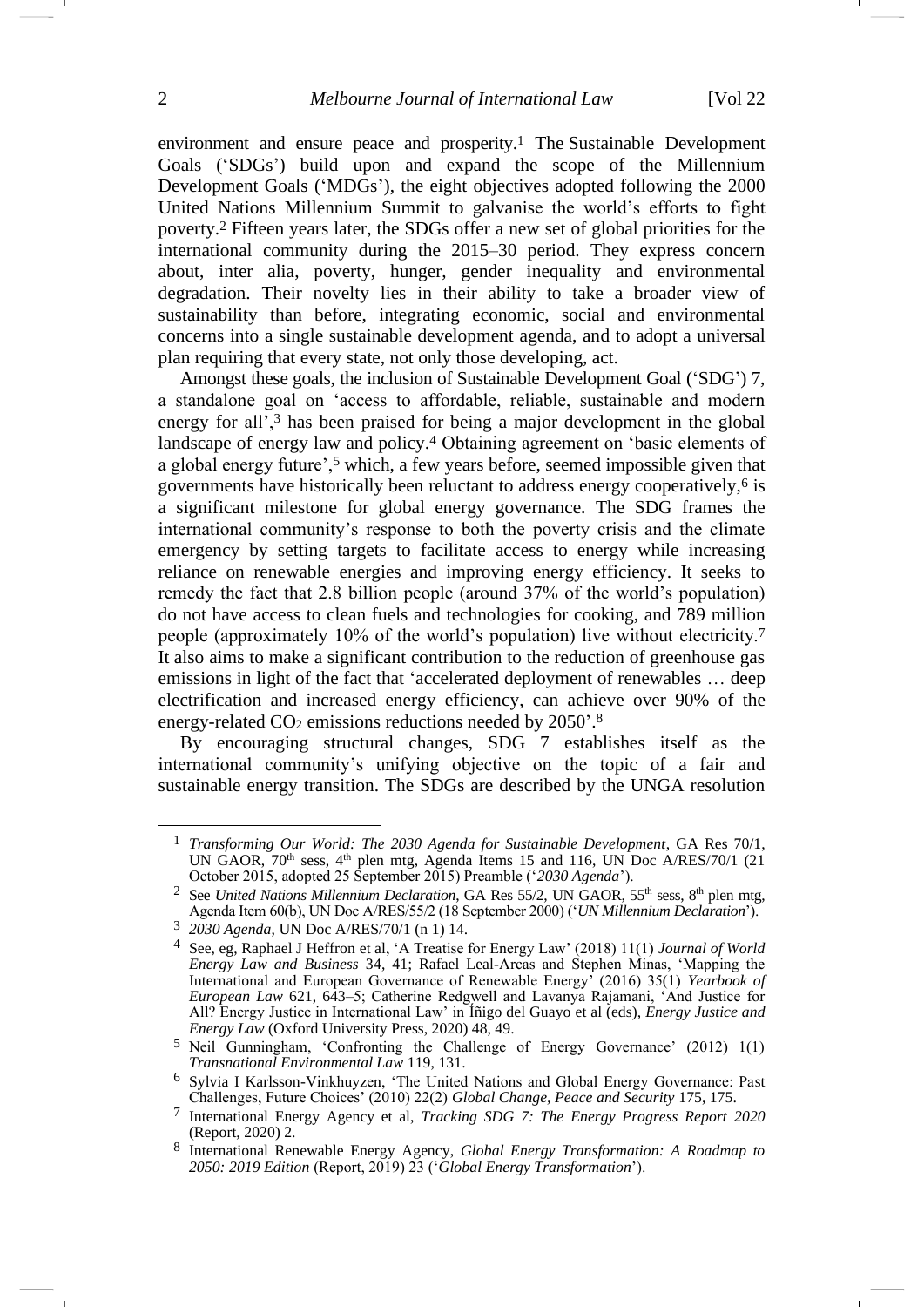<span id="page-2-1"></span>as 'aspirational' objectives, <sup>9</sup> and their fulfilment is acknowledged to be a political, rather than legal, matter.<sup>10</sup> This does not, however, mean that law and regulation do not have a place in SDG 7, as the expanding domestic regulatory activity aligned with SDG  $7$  proves.<sup>11</sup> But internationally, the programmatic, goal-setting nature of the SDGs has been conceptualised as an alternative to international law, a sign of the inability of traditional top-down, legally binding mechanisms to solve global problems.<sup>12</sup> Such a non-legal solution is particularly well suited in the context of global energy governance, which remains weak due to states giving priority to energy security concerns and their rights to exploit their own natural resources, with voluntary commitments and multi-stakeholder partnerships being preferred to other more formal forms of cooperation.<sup>13</sup>

<span id="page-2-2"></span><span id="page-2-0"></span>Five years after the adoption of the SDGs, however, an actual evaluation of the international normative impacts of the adoption of a common energy objective remains lacking. While the legal scholarship that has emerged after the adoption of the SDGs has so far mainly concentrated on how certain international institutions or instruments could promote the fulfilment of the SDGs, <sup>14</sup> this article aims to evaluate the other side of the coin, that is, whether SDG 7 has had, or could have, any impact on existing international law. By doing so, this article aims to make two distinct contributions to our understanding of the burgeoning field of international energy law: first, to offer a detailed legal and para-legal analysis of an SDG that remains under-explored in the scholarship and, second, to provide an analytical framework to continuously evaluate the transformational role of the SDG in shaping and consolidating the characteristics of international legal processes and norms governing the energy transition.

<sup>9</sup> *2030 Agenda*, UN Doc A/RES/70/1 (n [1\)](#page-1-0) para 55.

<sup>10</sup> United Nations, 'The Sustainable Development Agenda', *Sustainable Development Goals* (Web Page) <https://www.un.org/sustainabledevelopment/development-agenda-retired/>, archived at <https://perma.cc/PR6L-NRNC>.

<sup>11</sup> Noting that '89% of the 44 countries set national policy or agenda to accelerate energy development, most of them are aligned with SDG7 targets': United Nations Department of Economic and Social Affairs, *Analysis of the Voluntary National Reviews relating to Sustainable Development Goal 7 2018: Ensuring Access to Affordable, Reliable, Sustainable and Modern Energy for All* (Report, 2018) vi ('*Analysis of the Voluntary National Reviews*').

<sup>12</sup> Frank Biermann, Norichika Kanie and Rakhyun E Kim note that 'the new approach to global governance by goal-setting is largely detached from the international legal system': Frank Biermann, Norichika Kanie and Rakhyun E Kim, 'Global Governance by Goal-Setting: The Novel Approach of the UN Sustainable Development Goals' (2017) 26– 27 *Current Opinion in Environmental Sustainability* 26, 26. Ryan Brenner argues that the Millennium Development Goals are 'an implementation plan without any legal significance': Ryan Brenner, 'Global Goal-Setting: How the Current Development Goal Model Undermines International Development Law' (2015) 24(1) *Michigan State International Law Review* 145, 168. Oran R Young compares goal-setting and rule-making: Oran R Young, 'Conceptualization: Goal Setting as a Strategy for Earth System Governance' in Norichika Kanie and Frank Biermann (eds), *Governing through Goals: Sustainable Development Goals as Governance Innovation* (MIT Press, 2017) 31, 34.

<sup>13</sup> Gonzalo Escribano, 'Fragmented Energy Governance and the Provision of Global Public Goods' (2015) 6(2) *Global Policy* 97, 97–8, 100–2; Ann Florini and Benjamin K Sovacool, 'Who Governs Energy? The Challenges Facing Global Energy Governance' (2009) 37(12) *Energy Policy* 5239, 5239; Stuart Bruce, 'International Law and Renewable Energy: Facilitating Sustainable Energy for All?' (2013) 14(1) *Melbourne Journal of International Law* 18, 22–9.

<sup>14</sup> See, eg, Cosimo Beverelli, Jürgen Kurtz and Damian Raess (eds), *International Trade, Investment, and the Sustainable Development Goals* (Cambridge University Press, 2020).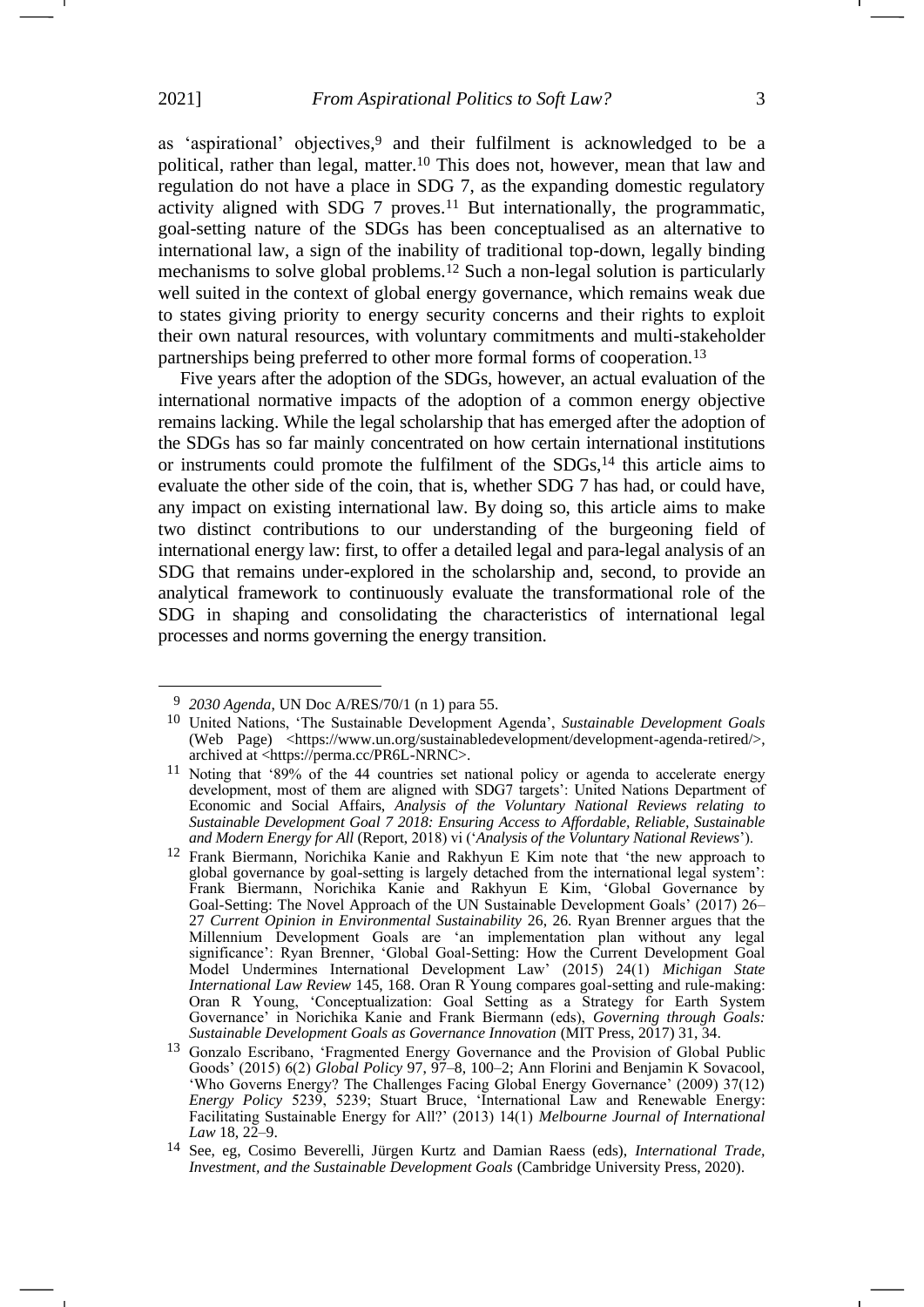This article clarifies the international legal nature of SDG 7 by looking at its formal status, its content and its potential international legal impacts. Part II sets the scene by examining the normative value of the SDGs. It presents the SDGs as political aspirations characteristic of goal-setting as a new form of governance, noting that their ambiguous relationship with international law does not bring much clarity to the role played by SDG 7 in the international legal system. In Part III, the analysis then focuses on the origins and crystallisation of the aspirational goal to understand the role and place of SDG 7 within existing multilateral efforts to govern the energy sector cooperatively. In Part IV, this article then proposes a taxonomy of normative impacts that, if fulfilled, could qualify the SDG as a soft law instrument. This endeavour is evidently not devoid of conceptual challenges given that the term 'soft law' has itself been the subject of multiple scholarly debates and does not represent a clear legal concept with a defined scope and content. However, the term 'soft law' is used in this article to evaluate the legal relevance of non-binding instruments and, in particular, how they shape existing international law and contribute to its development. 15 Qualifying the move of SDG 7 from an aspirational objective to a soft law norm helps to understand the role played by the SDGs at the intersection between goal-setting governance and international law, and, importantly, to identify the legal effects of new forms of multilateral cooperation that have emerged as alternative ways to respond to the reluctance of states to cooperate through more constraining means. In Part IV, therefore, the analysis concentrates on the capacity of SDG 7 to produce legal effects, by mapping the existing and potential impacts on institutional, treaty and customary law.

# <span id="page-3-0"></span>II THE SUSTAINABLE DEVELOPMENT GOALS AS ASPIRATIONS AND THEIR PLACE IN THE INTERNATIONAL LEGAL SYSTEM

In order to identify the possible normative effects of SDG 7, I start with a general assessment of the normative status of the SDGs. Such an examination is needed to understand how the SDGs were originally conceived as aspirations and assess whether their place in the international legal system has given them any normative effects. Indeed, should the SDGs be legally binding, then the ability of SDG 7 to create or change international law would be clearly established. Conversely, if the SDGs have been conceived as an alternative method to respond to the failure of international law to produce satisfactory results in the field of sustainable development, then one could imagine that the ability of SDG 7 to produce international normative effects would be minimal.

The SDGs represent a programmatic agenda that entertains an ambiguous relationship with law, and its formal status brings little clarity regarding the expected legal effects of SDG 7. Scholarly assessments carried out immediately after their adoption have used the lawmaking process, the intentions of member states and the content of the SDGs as factors to identify their normative nature. Evaluations vary significantly and depend on the conceptualisation of the law/non-law dichotomy (as an either/or scenario or as a sliding scale), the

<sup>15</sup> See generally Dinah Shelton, 'Soft Law' in David Armstrong (ed), *Routledge Handbook of International Law* (Routledge, 2009) 68; Daniel Thürer, 'Soft Law' in Rüdiger Wolfrum (ed), *Max Planck Encyclopedia of Public International Law* (Oxford University Press, online at March 2009).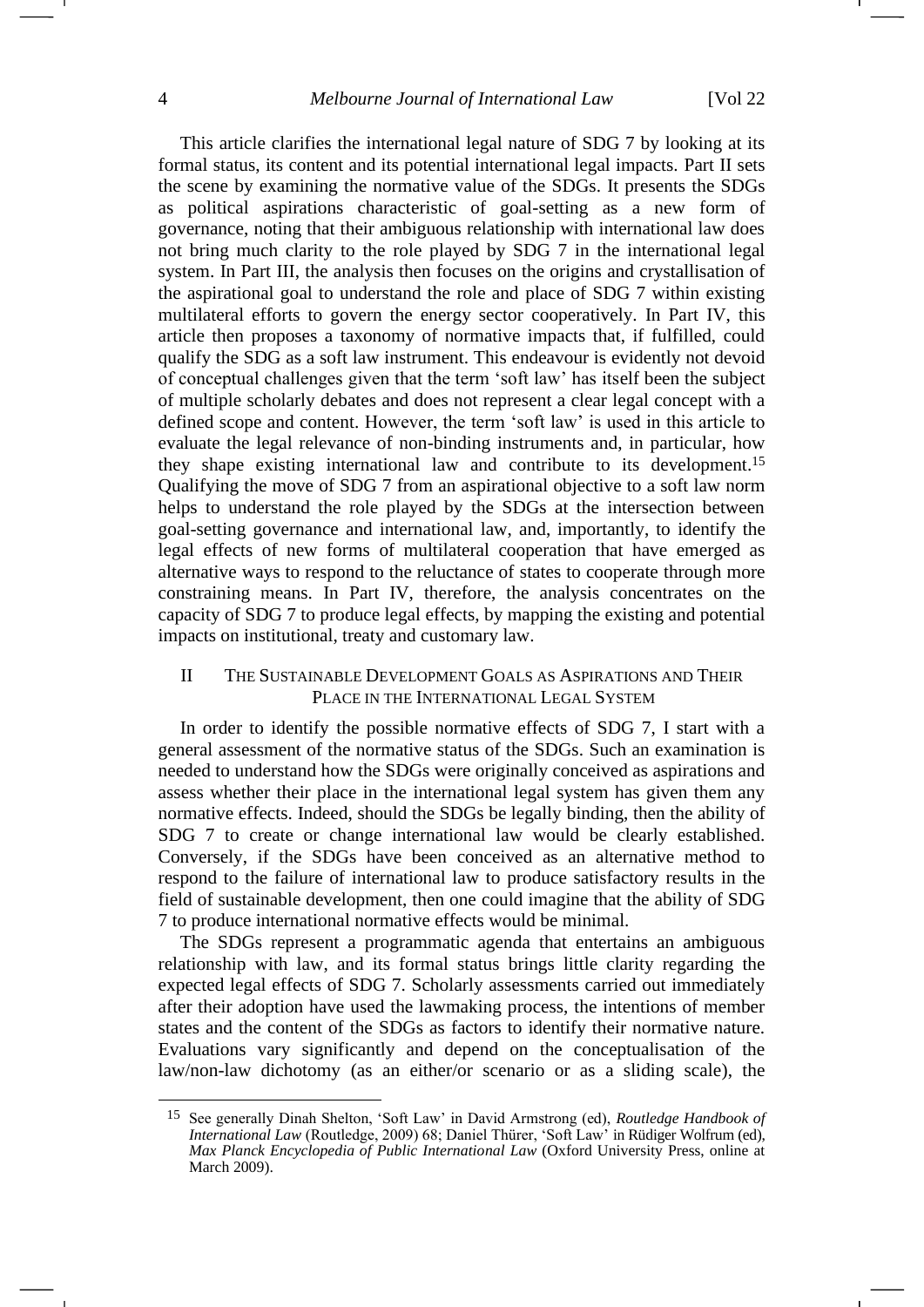<span id="page-4-1"></span>definition given to soft law and the normative consequences attached to non-treaty agreements. As a result, some authors have argued that the SDGs carry no normative value,<sup>16</sup> others believe they are at the 'softest end' of soft law<sup>17</sup> and others still argue that they fall under the soft law category.<sup>18</sup>

It is clear that the SDGs were initially viewed as political aspirations without normative potential. They were adopted in the form of UNGA Resolution 70/1, entitled *Transforming Our World: The 2030 Agenda for Sustainable Development*. <sup>19</sup> In a formal sense, their adoption as a UNGA resolution means that the SDGs are not legally binding. While non-legally binding UNGA resolutions are not devoid of normative impacts and can sometimes be considered to fall under the scope of 'soft law', there are doubts as to whether this resolution even qualifies as soft law. Indeed, UNGA Resolution 70/1 described the SDGs as 'aspirational'.<sup>20</sup> An aspirational goal is in stark contrast with a legal norm, which is characterised by specificity and accountability.<sup>21</sup> The intent of states, from the start of the negotiating process, was to avoid creating new legal commitments. The Rio+20 outcome document, which initiated the intergovernmental process on the SDGs, had already framed the SDGs as 'aspirational',<sup>22</sup> in effect denying them any binding effect. As a result, the question of the legal force of the *2030 Agenda* was left completely unaddressed during the negotiations: it was not even mentioned, even if to be denied or left aside.

<span id="page-4-2"></span>It is instructive to contrast this complete absence of the law with past examples of programmatic exercises in the field of international development.<sup>23</sup> For instance, the lively debate that took place on the duty-creating character of Resolution 2626(XXV) on the *International Development Strategy for the Second United Nations Development Decade* offers a valuable counterexample <span id="page-4-0"></span>-1

<sup>16</sup> Werner Scholtz and Michelle Barnard talk about 'normative nihilism': Werner Scholtz and Michelle Barnard, 'The Environment and the Sustainable Development Goals: "We Are on a Road to Nowhere"' in Duncan French and Louis J Kotzé (eds), *Sustainable Development Goals: Law, Theory and Implementation* (Edward Elgar Publishing, 2018) 222, 225–6. See also Duncan French, 'The Global Goals: Formalism Foregone, Contested Legality and "Re-Imaginings" of International Law' in Zeray Yihdego, Melaku Geboye Desta and Fikremarkos Merso (eds), *Ethiopian Yearbook of International Law 2016* (Springer, 2017) 151, 165–6.

<sup>17</sup> Åsa Persson, Nina Weitz and Måns Nilsson, 'Follow-Up and Review of the Sustainable Development Goals: Alignment vs Internationalization' (2016) 25(1) *Review of European, Comparative and International Environmental Law* 59, 60.

<sup>18</sup> Riccardo Pavoni and Dario Piselli, 'The Sustainable Development Goals and International Environmental Law: Normative Value and Challenges for Implementation' (2016) 13(26) *Veredas do Direito* 13, 35.

<sup>19</sup> *2030 Agenda*, UN Doc A/RES/70/1 (n [1\)](#page-1-0).

<sup>20</sup> Ibid para 55.

<sup>21</sup> Martha Finnemore and Michelle Jurkovich argue that the SDGs should be characterised as 'aspirations' because they do not assign responsibilities for their implementation: Martha Finnemore and Michelle Jurkovich, 'The Politics of Aspiration' (2020) 64(4) *International Studies Quarterly* 759, 764.

<sup>&</sup>lt;sup>22</sup> *The Future We Want*, GA Res 66/288, UN GAOR, 66<sup>th</sup> sess, 123<sup>rd</sup> plen mtg, Agenda Item 19, UN Doc A/RES/66/288 (11 September 2012, adopted 27 July 2012) para 247.

<sup>23</sup> Michel Virally, 'La notion de programme: Un instrument de la coopération technique multilatérale' (1968) 14 *Annuaire français de droit international* 530.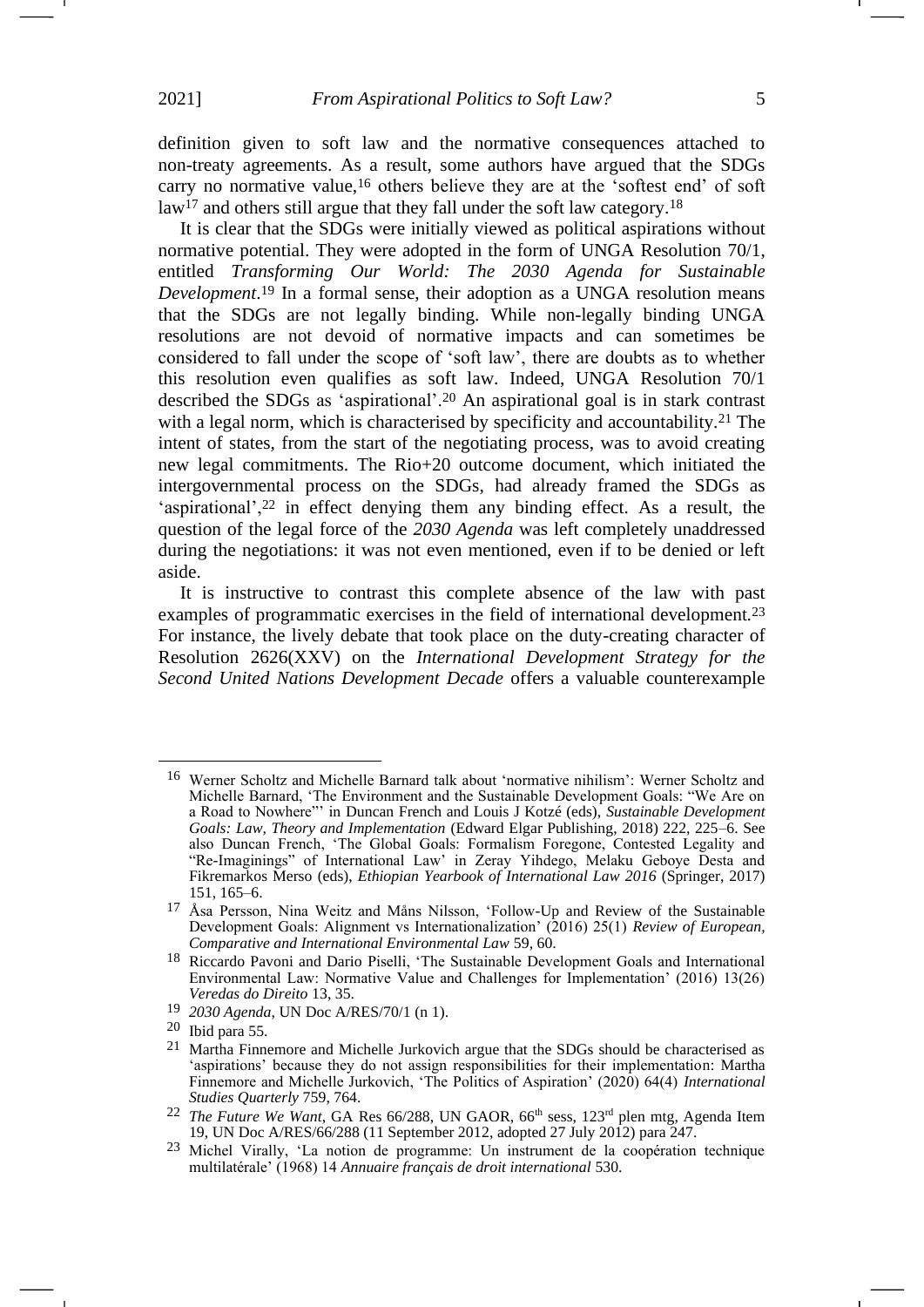<span id="page-5-1"></span><span id="page-5-0"></span>which highlights the purely aspirational nature of the SDGs.<sup>24</sup> There, the wording of the Resolution, which is fairly similar to that of Resolution 70/1 — in which states 'pledge' and 'resolve'<sup>25</sup> to implement the strategy — was considered to have the potential to reflect some legal authority, whereas they are now considered to be representative of political, and perhaps moral, authority. Similarly, it is noticeable that the scholarship on the normative nature of the predecessor of the SDGs — the MDGs — has been significantly more law-oriented. Some scholars have gone as far as to say that the MDGs can be considered to represent customary international law;<sup>26</sup> however, compared to the SDGs, they benefited from an even weaker formal status since they were not included in the actual *United Nations Millennium Declaration* adopted by the UNGA but were only later accepted by the UNGA as an annex to a UN Secretary-General report.<sup>27</sup> And yet Philip Alston, for instance, argues that the MDGs (or at least some of them) have reached customary status on the basis that the 'satisfaction of the right is demonstrably within the reach of the government in question assuming reasonable support from the international community',<sup>28</sup> or, in other words, on the basis that they did not represent mere aspirations but rather achievable objectives.

In contrast, by framing the SDGs as aspirations, the intention of states was to avoid any ambiguity regarding the SDGs' purely political nature. The SDGs embody shared values and forward-looking objectives to structure international action but without holding states accountable: notably, an accountability mechanism was considered to be too intrusive, and a voluntary 'follow-up and review' process was adopted instead. <sup>29</sup> According to Martha Finnemore and Michelle Jurkovich (who studied the meaning of aspirations in international politics), the term refers to ambitious goals that are future-oriented and encourage us to imagine a different world.<sup>30</sup> While strongly desired objectives, they are in reality unlikely to be met. SDG 7 indeed corresponds to this profile: it is estimated that if progress remains at its present rate, the world will not meet its energy objectives by 2030.<sup>31</sup>

<sup>24</sup> *International Development Strategy for the Second United Nations Development Decade*, GA Res  $2626(XX\hat{V})$ ,  $25<sup>th</sup>$  sess, Agenda Item 42,  $1912<sup>th</sup>$  plen mtg, UN Doc A/RES/2626(XXV) (24 October 1970) ('*International Development Strategy*'). See Michel Virally, 'La deuxième décennie des Nations Unies pour le développement: Essai d'interprétation para-juridique' (1970) 16 *Annuaire français de droit international* 9, 19–25.

<sup>25</sup> *International Development Strategy* (n [24\)](#page-5-0) para 12.

<sup>26</sup> Philip Alston, 'Ships Passing in the Night: The Current State of the Human Rights and Development Debate Seen through the Lens of the Millennium Development Goals' (2005) 27(3) *Human Rights Quarterly* 755, 771–774; Gobind Nankani, John Page and Lindsay Judge, 'Human Rights and Poverty Reduction Strategies: Moving towards Convergence?' in Philip Alston and Mary Robinson (eds), *Human Rights and Development: Towards Mutual Reinforcement* (Oxford University Press, 2005) 475, 496–7.

<sup>27</sup> *Road Map towards the Implementation of the United Nations Millennium Declaration: Report of the Secretary-General*, GA Res 56/326, UN GAOR, 56<sup>th</sup> sess, Agenda Item 40, UN Doc A/56/326 (6 September 2001) annex, 55.

<sup>28</sup> Alston (n [26\)](#page-5-1) 774.

<sup>&</sup>lt;sup>29</sup> See Kate Donald and Sally-Anne Way, 'Accountability for the Sustainable Development Goals: A Lost Opportunity?' (2016) 30(2) *Ethics and International Affairs* 201, 205–6.

<sup>30</sup> Finnemore and Jurkovich (n [21\)](#page-4-0) 760, 764.

<sup>31</sup> United Nations Department of Economic and Social Affairs, *Accelerating SDG 7 Achievement: Policy Briefs in Support of the First SDG7 Review at the UN High-Level Political Forum 2018* (Report, 2018) 3.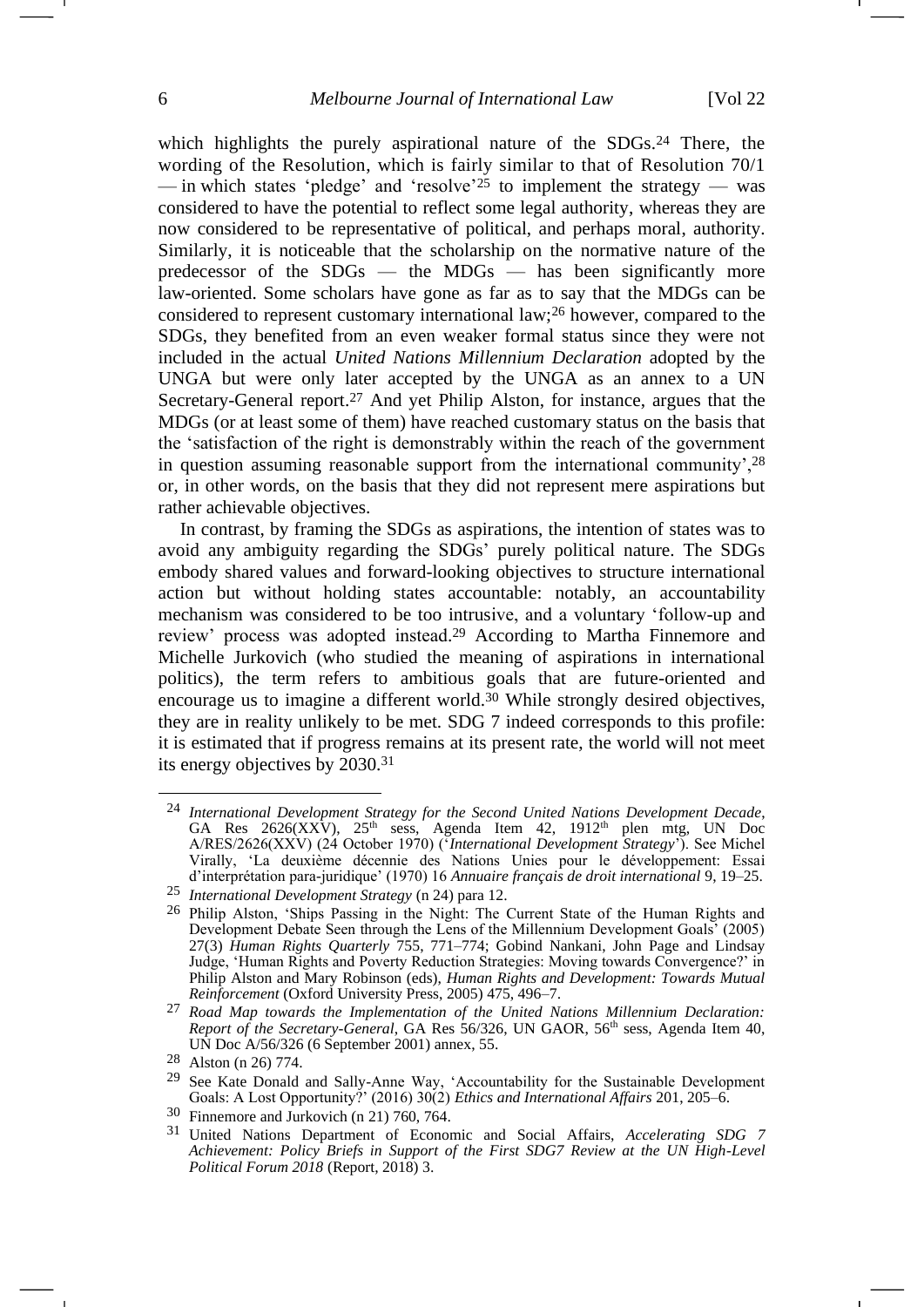The programmatic nature of the SDGs has been understood as an alternative to, and outside the realm of, international law, <sup>32</sup> which has been perceived as deficient because it has been unable to put states on the path to sustainable development in the past decades.<sup>33</sup> Scepticism about the possibility of reaching consensus over meaningful binding multilateral agreements encouraged the international community to think outside the box of traditional lawmaking tools. It strengthened goal-setting as an alternative method of multilateral cooperation, focused less on domestic compliance with internationally binding duties and offering more flexibility for a state-led design of international commitments. Sakiko Fukuda-Parr describes goal-setting as 'an international agreement on an idea',<sup>34</sup> with goals that 'are prescriptive rather than regulatory in that they define what "ought to be done" rather than prohibit what "should not be done".<sup>35</sup> Frank Biermann, Norichika Kanie and Rakhyun E Kim present goal-setting as a new form of global governance not only characterised by a lack of legal bindingness but also weak institutional arrangements, an inclusive negotiating process and flexibilities to accommodate national choices and preferences. 36

Aspirations, even if operating in the political sphere, can nevertheless carry normative effects or lead to legal change. A sharp distinction between, on the one hand, a goal-setting technique operating in the realm of politics and, on the other hand, a soft law instrument at the margins of international law cannot be endorsed. This is the position adopted by, for instance, Kanie et al, who identify different types of international goal-setting, depending on how aspirational goals intersect with existing institutions: for instance, they distinguish between goals that are 'solely aspirational' and those that 'start as aspirational but later acquire consensus and support through formal institutions'.<sup>37</sup> Despite the reluctance of negotiators to create legal commitments, the SDGs do not operate completely outside of the legal sphere and cannot therefore be expected to remain 'solely aspirational'. References to international law are plentiful in the *2030 Agenda*. The SDGs explicitly endorse various international treaties and declarations<sup>38</sup> and, when calling to implement the SDGs 'in a manner that is consistent with' their international obligations,<sup>39</sup> reveal a certain deference to international law. It is clear that negotiators sought to avoid a situation in which the SDGs would undermine existing legal commitments, operate in contradiction with them or even re-open negotiations of treaty-based rules. The SDGs are

39 Ibid para 18.

<sup>32</sup> Biermann, Kanie and Kim (n [12\)](#page-2-0) 26.

<sup>33</sup> Norichika Kanie et al, 'Rules to Goals: Emergence of New Governance Strategies for Sustainable Development' (2019) 14(6) *Sustainability Science* 1745, 1745–6.

<sup>34</sup> Sakiko Fukuda-Parr, 'Global Development Goal Setting as a Policy Tool for Global Governance: Intended and Unintended Consequences' (Working Paper No 108, International Policy Centre for Inclusive Growth, April 2013) 3.

<sup>35</sup> Ibid 4. See also Sakiko Fukuda-Parr, Alicia Ely Yamin and Joshua Greenstein, 'The Power of Numbers: A Critical Review of Millennium Development Goal Targets for Human Development and Human Rights' (2014) 15(2–3) *Journal of Human Development and Capabilities* 105, 112.

<sup>36</sup> Biermann, Kanie and Kim (n [12\)](#page-2-0) 26–7.

<sup>&</sup>lt;sup>37</sup> Norichika Kanie et al, 'Introduction: Global Governance through Goal Setting' in Norichika Kanie and Frank Biermann (eds), *Governing through Goals: Sustainable Development Goals as Governance Innovation* (MIT Press, 2017) 1, 6–7.

<sup>38</sup> See, eg, *2030 Agenda*, UN Doc A/RES/70/1 (n [1\)](#page-1-0) paras 10–11, 19, 31, 33, 42.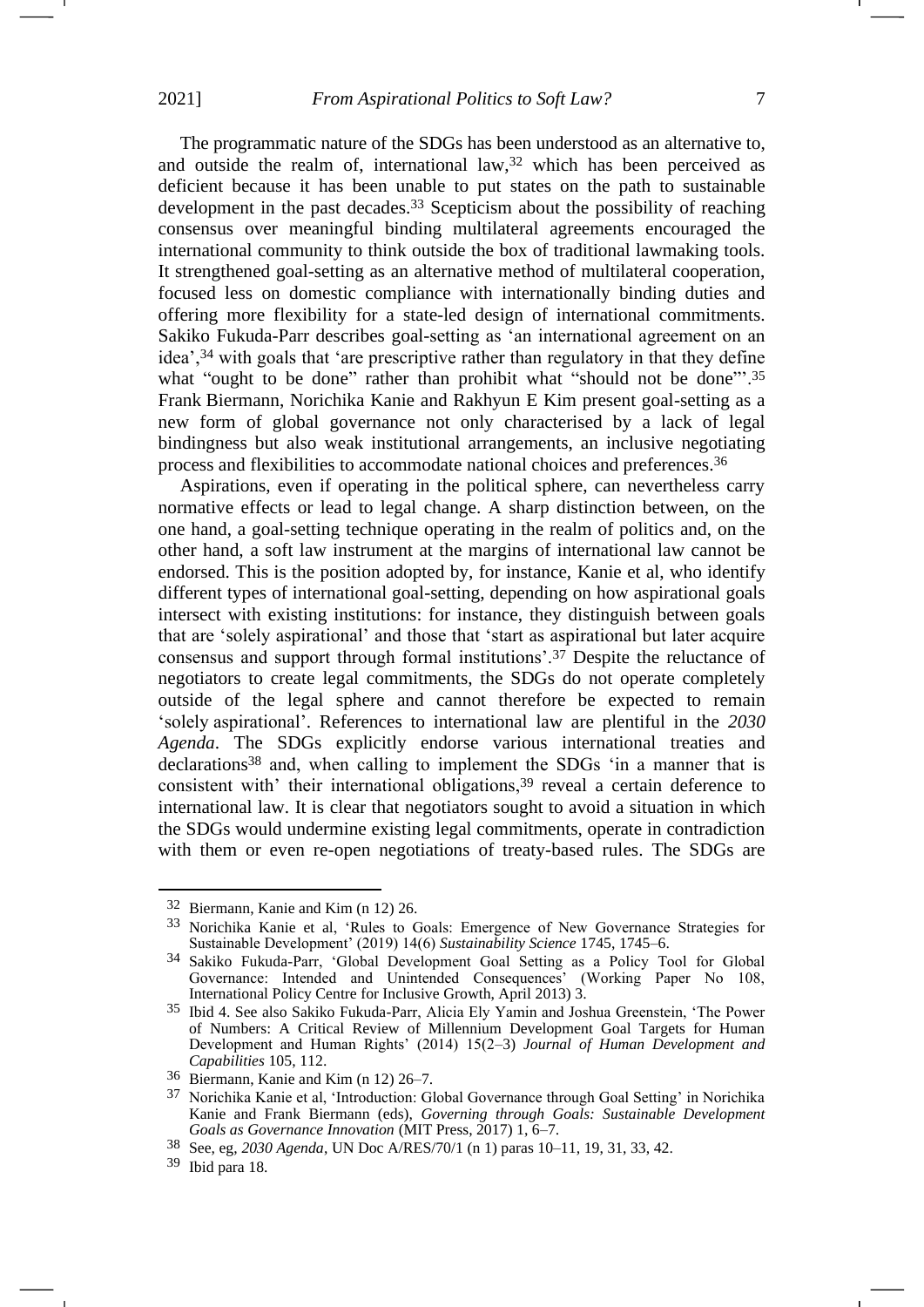<span id="page-7-0"></span>therefore sometimes viewed to be complementary to the tools of international law, <sup>40</sup> while international law is considered to either facilitate or hinder the implementation of the SDGs. <sup>41</sup> As a result of the potential interactions between SDG 7 and international law in this context, it can be expected that the operation of the Goal will have the potential to create or change international law.

Ultimately, the complexities of the role played by the SDGs in the international legal system at the intersection between governance by means of goal-setting and law come to the fore. The formal legal status of the SDGs does not shed much light on the potential normative impacts of SDG 7. The SDGs are considered to be aspirations, a manifestation of a non-legal form of governance, but such an approach overlooks the complexities of the normative sphere within which they operate. The examination of the normative impacts of SDG 7 below will show that governance through goals is able to carry normative impacts and could transform the international law of energy. In order to better understand the relationship between SDG 7 and its international legal landscape, the analysis now focuses on the Goal itself.

#### III THE CONSTRUCTION AND CRYSTALLISATION OF AN ASPIRATION: NOTHING NEW UNDER THE SUN FOR THE ENERGY GOAL?

Assessments of the legal impacts of the SDGs tend to be holistic, but a more granular examination, undertaken on a goal-by-goal basis, is necessary to take into consideration the specificity of the international legal landscape applicable to each individual SDG. <sup>42</sup> The analysis below reflects on the complementarity, or otherwise, between the objectives of the international community in the field of energy before and after SDG 7. It shows that SDG 7 on affordable and clean energy does not bring about a legal revolution; on the contrary, the changes it encourages are minimal. Certainly, it is consistent with the role played by international cooperation in governing the energy sector before the adoption of the *2030 Agenda*. At the same time, the inclusion of SDG 7 is significant given the already mentioned reluctance of states to regulate energy matters at the international level. By acting as a 'compromise between sovereignty and the need to establish rules to govern international relations',<sup>43</sup> it fulfills a function generally characterising soft law norms.

The adoption of SDG 7 is noteworthy given that a standalone goal on energy was absent in the MDGs.<sup>44</sup> In the 10 years preceding the adoption of the MDGs, the role of energy in contributing to sustainable development had been acknowledged but remained controversial. Indeed, it had been explicitly

<sup>40</sup> Rakhyun E Kim, 'The Nexus between International Law and the Sustainable Development Goals' (2016) 25(1) *Review of European, Comparative and International Environmental Law* 15, 16–17.

<sup>41</sup> See, eg, Adamantia Rachovitsa and Marlies Hesselman, 'Introduction to the Special Issue: International Law for the Sustainable Development Goals' (2020) 2(1) *Brill Open Law* 1; French (n [16\)](#page-4-1) 163.

<sup>42</sup> In relation to energy, see generally Stuart Bruce and Sean Stephenson, *SDG 7 on Sustainable Energy for All: Contributions of International Law, Policy and Governance* (Issue Brief, 2016).

<sup>43</sup> Thürer (n [15\)](#page-3-0) [6].

<sup>44</sup> *UN Millennium Declaration*, UN Doc A/RES/55/2 (n [2\)](#page-1-1).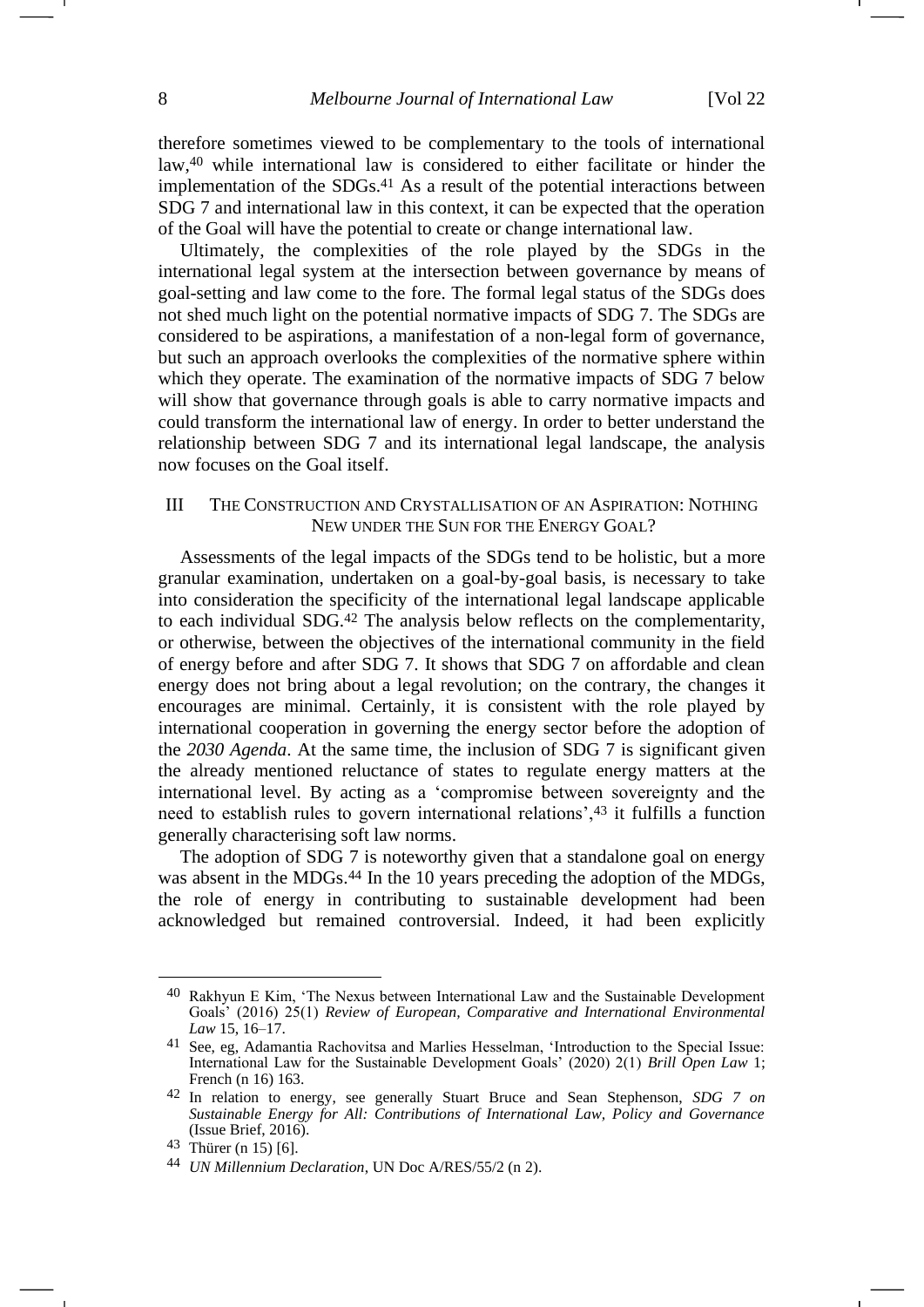recognised in the Brundtland report,<sup>45</sup> but no consensus was reached on a potential standalone chapter on energy in Agenda 21 at the 1992 Rio Conference on Environment and Development.<sup>46</sup> Intergovernmental disagreements over what was perceived as a politically sensitive topic continued in the following decade, so that energy was then omitted from the MDGs, despite it being acknowledged to be a key enabler of the other goals.<sup>47</sup>

Proposals to set global targets to govern energy, as now found in SDG 7, were initially faced with strong objections. When energy eventually entered the international agenda in 2002 at the World Summit on Sustainable Development, the Johannesburg Plan of Implementation called for action to improve 'access to reliable, affordable, economically viable, socially acceptable and environmentally sound energy services', <sup>48</sup> but it did not set specific global targets, in sharp contrast with the MDGs' numerical targets that were reaffirmed for water, sanitation and food.<sup>49</sup> Similarly, the European Union's proposal at the 2006 and 2007 sessions of the UN Commission on Sustainable Development, at which energy was considered as a thematic cluster,<sup>50</sup> to decide on time-bound targets to significantly improve energy access, energy efficiency and renewable energy production objectives now at the heart of SDG 7 — was too controversial and prevented the Commission on Sustainable Development from adopting an outcome document.<sup>51</sup>

The content of SDG 7 can be traced back to the high-level political meeting organised at the International Conference for Renewable Energies in Bonn in 2004 but without the specific metrics. The Conference resulted in the adoption of a political declaration by 154 governments on the need to substantially increase the global share of renewable energy in the total energy supply, improve energy efficiency and facilitate energy access<sup>52</sup> — the three aims of SDG 7. Further progress towards what eventually became SDG 7 was made in 2010 by the High-Level Advisory Group on Energy and Climate Change, a multi-stakeholder partnership held under the auspices of the UN Secretary-General. Its contribution was dual: first, it made the targets more specific by providing metrics; second, it

<sup>45</sup> *Report of the World Commission on Environment and Development: Note by the Secretary-General*, UN GAOR, 42nd sess, Agenda Item 83(e), UN Doc A/42/427 (4 August 1987) annex ('*Report of the World Commission on Environment and Development: Our Common Future*') [58].

<sup>46</sup> *Report of the United Nations Conference on Environment and Development*, UN Doc A/CONF.151/26 (Vol IV) (28 September 1992) annex II.

<sup>47</sup> During the High-Level Plenary Meeting of the General Assembly on the MDGs in 2010, energy was recognised as a key prerequisite for achieving these goals: Imran Habib Ahmad et al, 'A Report of the High-Level Plenary Meeting of the 65th Session of the UN General Assembly on the Millennium Development Goals (MDGs)' (2010) 153(9) *MDG Summit Bulletin* 1, 5. See also UN Energy, *The Energy Challenge for Achieving the Millennium Development Goals* (Report, 22 June 2005) 5–6.

<sup>48</sup> *Report of the World Summit on Sustainable Development*, UN Doc A/CONF.199/20 (26 August – 4 September 2002) annex ('*Plan of Implementation of the World Summit on Sustainable Development*') [9(a)], [20].

<sup>49</sup> On halving the proportion of people without access to safe drinking water by 2015: ibid [7(a)]. On halving the proportion of people without access to sanitation by 2015: ibid [25]. On halving the proportion of people who suffer from hunger by 2015: ibid [40(a)].

<sup>50</sup> Peter Doran et al, 'Summary of the Fourteenth Session of the Commission on Sustainable Development: 1–12 May 2006' (2006) 5(238) *Earth Negotiations Bulletin* 1, 3.

<sup>51</sup> Twig Johnson et al, 'Summary of the Fifteenth Session of the Commission on Sustainable Development: 30 April – 11 May 2007' (2007) 5(254) *Earth Negotiations Bulletin* 1, 7.

<sup>52</sup> 'Political Declaration' (Declaration, International Conference for Renewable Energies, 4 June 2004) 1 [2]–[3].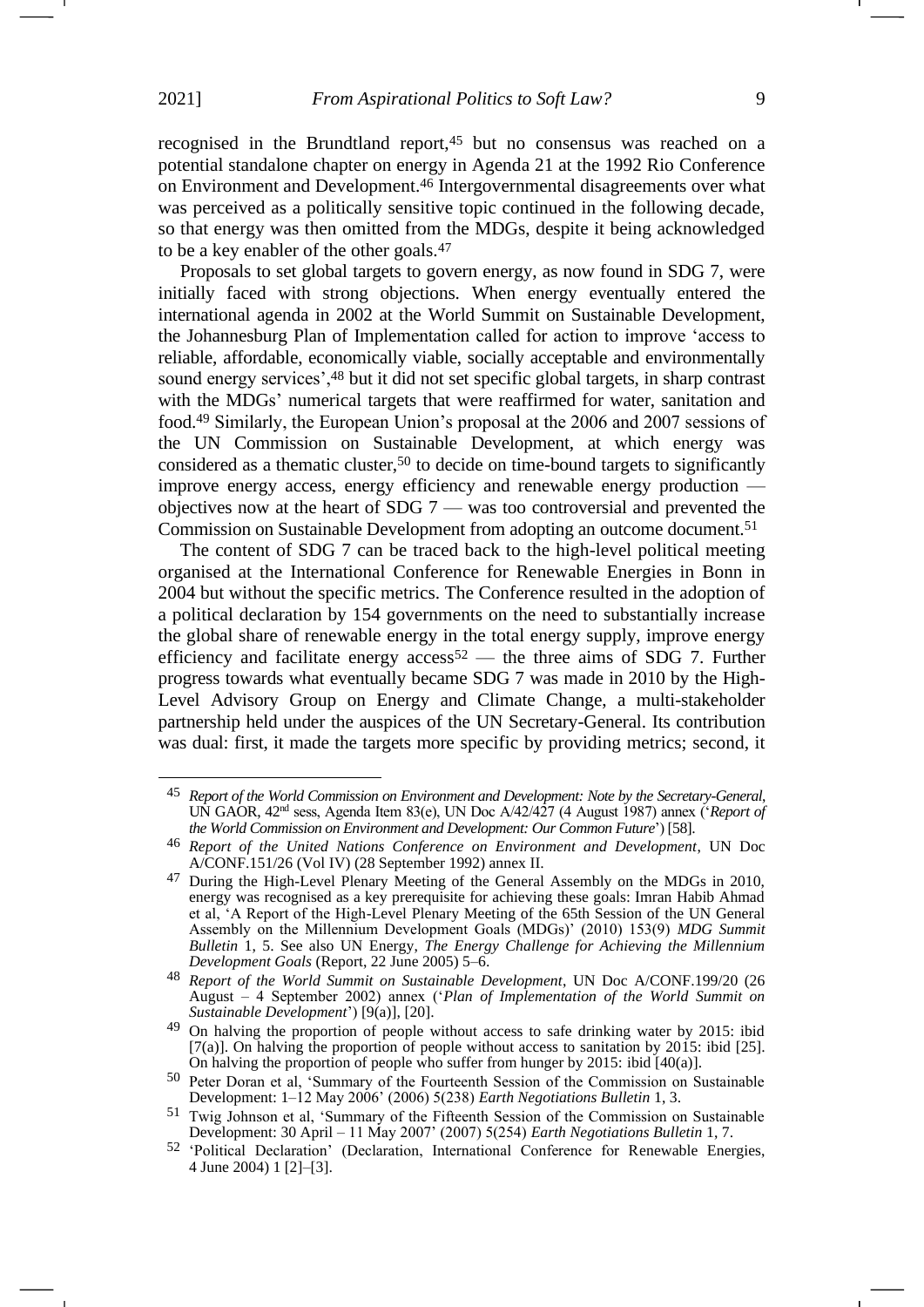<span id="page-9-1"></span><span id="page-9-0"></span>linked decarbonisation objectives with access to energy priorities. The Advisory Group called for the adoption of two goals: one on universal access to modern energy services by 2030 and another on reducing global energy intensity by 40% by 2030.<sup>53</sup> A third target — to double the share of renewables in final energy to 30%, also by 2030 — was added later.<sup>54</sup> Following the recommendations of the Advisory Group to launch a campaign on 'energy for sustainable development',<sup>55</sup> the UN Secretary-General launched the following year, in 2011, the 'Sustainable Energy for All' ('SE4ALL') initiative to drive action and mobilise commitments to achieve three objectives by 2030: first, universal access to modern energy services; second, double the global rate of improvement in energy efficiency; and third, double the share of renewable energy in the global energy mix (from  $15\%$  to  $30\%$ ).<sup>56</sup>

<span id="page-9-2"></span>These targets have been instrumental in framing negotiations on SDG 7. From the start of the process, states accepted that a reference to sustainable energy would need to be included.<sup>57</sup> The lack of reference to energy in the MDGs was recognised as being a significant weakness of the development agenda, which had contributed to the missed implementation of the MDGs. In response to a questionnaire sent by the UN Secretary-General at the start of the negotiations process, member states ranked energy third in terms of priority, after food and water.<sup>58</sup> They supported the SE4ALL initiative and generally recognised that its targets should provide inspiration for a standalone energy goal.<sup>59</sup> Proposals to move beyond the SE4ALL targets and include other, different targets were made during the negotiating process. Early drafts included an objective to increase the 'share of clean energy … technologies, including sustainable biomass and advanced cookstoves'<sup>60</sup> and to 'phase out fossil fuel production and consumption subsidies that encourage wasteful use, while ensuring secure affordable energy for the poor'.<sup>61</sup> However, the adopted form of

<sup>53</sup> The Secretary-General's Advisory Group on Energy and Climate Change, *Energy for a Sustainable Future: Report and Recommendations* (Report, 28 April 2010) 9 ('*Energy for a Sustainable Future*').

<sup>54</sup> 'Ban Launches High-Level Group to Mobilize Action on Sustainable Energy for All', *UN News* (online, 1 November 2011) [<https://news.un.org/en/story/2011/11/393842>](https://news.un.org/en/story/2011/11/393842), archived at <https://perma.cc/Z7YU-2GDS> ('Ban Launches High-Level Group').

<sup>55</sup> *Energy for a Sustainable Future* ([n 53\)](#page-9-0) 12.

<sup>56 &#</sup>x27;Ban Launches High-Level Group' (n [54\)](#page-9-1).<br>57 For a detailed analysis of the negot

<sup>&</sup>lt;sup>57</sup> For a detailed analysis of the negotiations over the energy goal, see Sylvia I Karlsson-Vinkhuyzen, 'The UN, Energy and the Sustainable Development Goals' in Thijs Van de Graaf et al (eds), *The Palgrave Handbook of the International Political Economy of Energy* (Palgrave Macmillan, 2016) 115.

<sup>58</sup> Noting that this represents a partial sample of views of member states, representing roughly one third of the UN Membership: *Initial Input of the Secretary-General to the Open Working Group on Sustainable Development Goals*, GA Res 67/634, UN GAOR, 67<sup>th</sup> sess, Agenda Item 20(a), UN Doc A/67/634 (17 December 2012) para 16.

<sup>59</sup> *Progress Report of the Open Working Group of the General Assembly on Sustainable Development Goals* (Progress Report, 2014) 17 [113] <https://sustainabledevelopment.un.org/ content/documents/3238summaryallowg.pdf>, archived at <https://perma.cc/8LBA-AMJJ>.

<sup>60</sup> *Working Document for 5–9 May Session of Open Working Group* (Working Document, May 2014) 4 <https://sustainabledevelopment.un.org/content/documents/ 3686WorkingDoc\_0205\_additionalsupporters.pdf>, archived at <https://perma.cc/V3JR-HCAZ>.

<sup>61</sup> *Introduction and Proposed Goals and Targets on Sustainable Development for the Post 2015 Development Agenda* (Zero Draft rev 1, 2015) 7 [7.4] <https://sustainabledevelopment.un.org/ content/documents/4523zerodraft.pdf>, archived at <https://perma.cc/C3LY-LAEH>.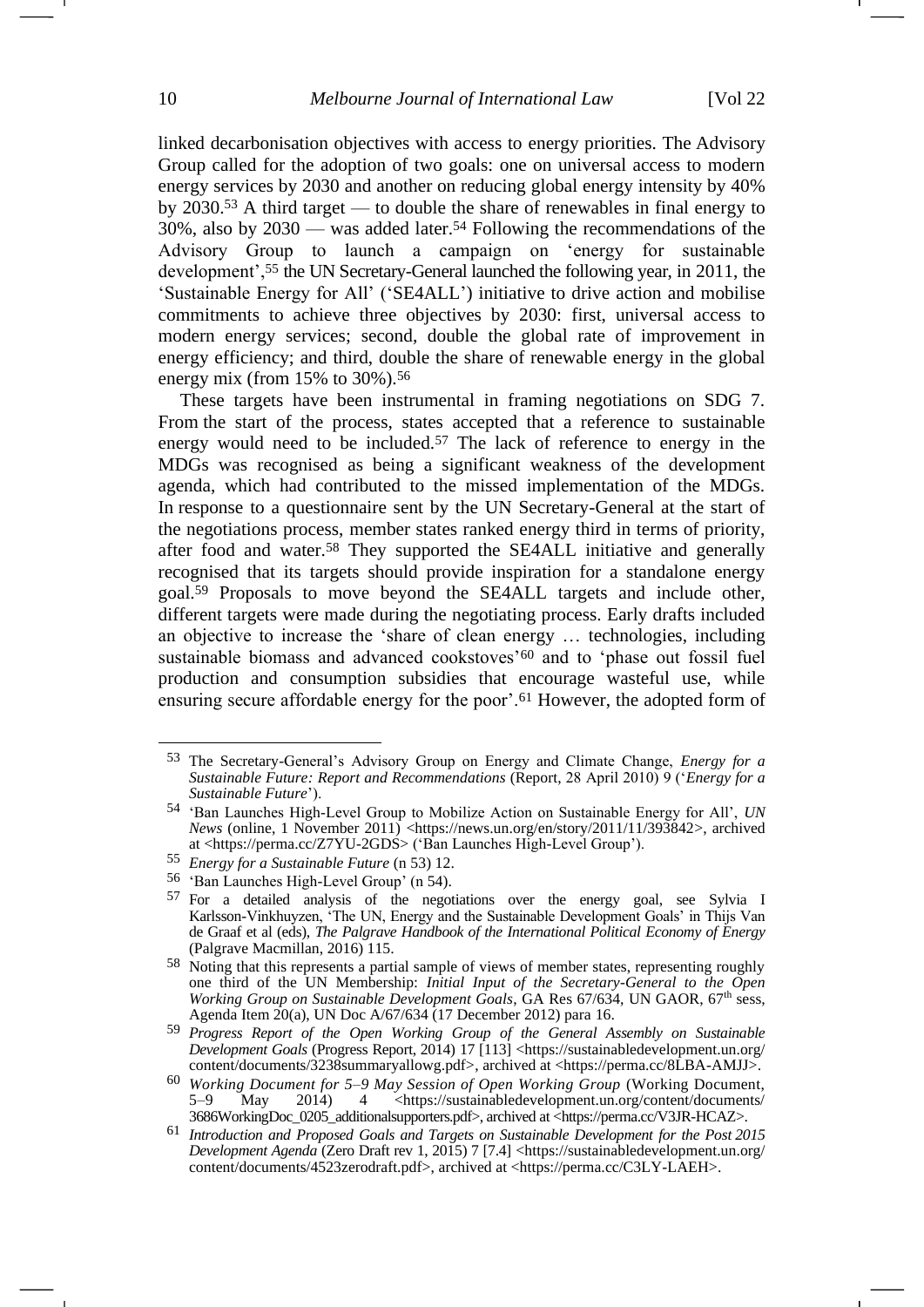SDG 7 replicates almost verbatim the three targets of SE4ALL, with the exception of the renewable energy global rate that was watered down from an objective of doubling to one of substantial increase. It is complemented by two implementation targets not present in the SE4ALL targets, a first one on enhancing cooperation and promoting investments in the field of energy and a second on expanding infrastructure and upgrading technology.

Given the symmetries that exist between the directions taken by global energy governance and SDG 7, it can be said that the SDG has not played a disruptive function but has merely reinforced the forms taken by international cooperation in the field. Its content is not in itself innovative and does not change the directions that the international community had set itself in the field of energy governance. What is important is the symbolism of the adoption of the SDG, which signals the willingness of the international community to improve their international cooperation in the energy sector while maintaining enough freedom and flexibility to avoid entering into a binding commitment. Despite the apparent symmetry between energy governance pre-2015 and post-2015, the inclusion of an energy goal in the *2030 Agenda* is not inconsequential because it moved the sustainability concerns of international energy law from operating in a technical realm to a more political sphere. A first reason relates to the fact that SDG 7 reinforces the legitimacy and universality of the SE4ALL targets, upgrading what was initially a technical agreement to a para-legal commitment. The SDG is now formally recognised as one of the foundational priorities of the international community until 2030. It transforms the bureaucratic objectives into a universally accepted norm with potentially wideranging effects. It is significant because the SE4ALL initiative itself was not backed by all UN members. For instance, in 2012, the inclusion of a reference to the initiative in the Rio+20 outcome document was particularly controversial, with the G77/China negotiating group rejecting it. <sup>62</sup> Ultimately, the outcome document 'note[d]' the launch of the initiative, falling short of supporting or encouraging it.<sup>63</sup> The international support that the proposal to include an energy goal immediately gained during the *2030 Agenda* negotiations is therefore in stark contrast. As a result, the SE4ALL targets benefit from significantly more weight and legitimacy and also fall under more scrutiny by the international community and civil society. At the same time, the infrastructure already in place to implement the SE4ALL targets is also an advantage, in that the SDG is able to benefit from its organisational structure, follow-up mechanism and multistakeholder partnerships.

A second reason concerning the added value of SDG 7 compared to the SE4ALL targets is that it brings an additional consideration to the SE4ALL initiative by positioning it as one amongst other sustainability challenges. In the context of a sustainable development agenda made of indivisible goals, the SE4ALL targets operate in interaction with other natural resources also governed

<sup>62</sup> Karlsson-Vinkhuyzen (n [57\)](#page-9-2) 129.

<sup>63</sup> *The Future We Want*, UN Doc A/RES/66/288 (n [22\)](#page-4-2) para 129.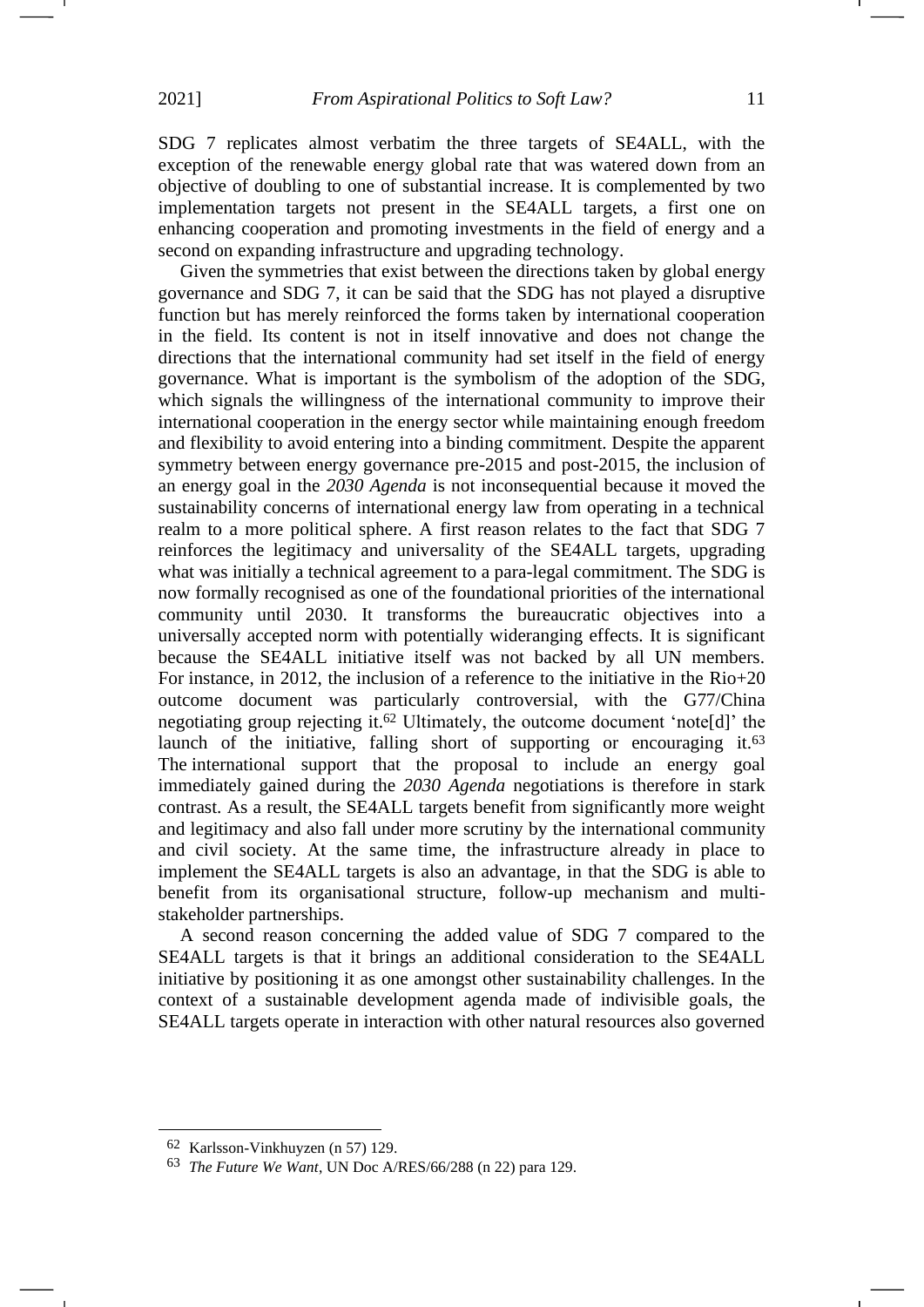<span id="page-11-1"></span>by the SDGs, such as food and water.<sup>64</sup> This is important because the implementation of SDG 7 might require significant trade-offs between other sustainability objectives.<sup>65</sup> Indeed, changes affecting the management of one resource can significantly affect others. For instance, the use of renewable energies to limit greenhouse gas emissions, as encouraged by SDG 7, might create new tensions in other areas: the use of agricultural lands for the production of biofuels can undermine food security, while unconventional fracking techniques might cause water pollution. Presenting these difficult policy considerations in a coherent, holistic programme highlights potential synergies as well as tensions between different goals.

#### <span id="page-11-0"></span>IV SDG 7 AS A SOFT LAW NORM: TAXONOMY OF NORMATIVE EFFECTS

I now turn to the normative effects that would move SDG 7 from an aspirational goal to a soft law norm. I understand the term 'soft law' to refer to instruments which have debatable legal force but which nevertheless have a capacity to produce certain legal effects. The objective is to understand the ability of SDG 7 to produce international legal impacts by identifying the impacts it has had so far and highlighting potential future effects. The *2030 Agenda* emphasises the fact that the SDGs are 'integrated' and 'indivisible'<sup>66</sup> and should therefore be seen as an ensemble. As a result, the normative impacts of the SDGs are generally assessed holistically. The SDGs have been described as shaping the application and interpretation of existing legal instruments,<sup>67</sup> realigning or reorchestrating the existing landscape,<sup>68</sup> acting as a 'catalyst' to the progressive development of international  $law<sup>69</sup>$  or reflecting pre-existing treaty or customary obligations.<sup>70</sup> At the same time, each SDG has unique normative effects as a consequence of, inter alia, the extent to which it replicates, extends or contradicts existing international law. An empirical assessment of such impacts is, however, a complex task. A first difficulty emerges from the fact that explicit references to SDG 7 are rare; instead, they are subsumed under a more general reference to the *2030 Agenda* that says nothing about its specific implications for

<sup>64</sup> Food and Agriculture Organization, *Water-Energy-Food Nexus for the Review of SDG 7* (Policy Brief No 9, 2018) 4; Joachim Monkelbaan, *Governance for the Sustainable Development Goals: Exploring an Integrative Framework of Theories, Tools, and Competencies* (Springer, 2019) 95–100.

<sup>65</sup> Måns Nilsson, Dave Griggs and Martin Visbeck, 'Map the Interactions between Sustainable Development Goals' (2016) 534(7607) *Nature* 320, 320.

<sup>66</sup> *2030 Agenda*, UN Doc A/RES/70/1 (n [1\)](#page-1-0) Preamble para 3, paras 5, 18, 55, 71.

<sup>67</sup> 'International Law and the Sustainable Development Goals: Shaping the Rules for Our Common Future', *Public International Law Discussion Group (Part II)* (University of Oxford, 2017) 00:37:10 <http://podcasts.ox.ac.uk/international-law-and-sustainable-developmentgoals-shaping-rules-our-common-future>, archived at <https://perma.cc/3QHB-ZPMD>. Specifically, in relation to the SDG 6 on water, see Catherine Brölmann, 'Sustainable Development Goal 6 as a Game Changer for International Water Law' (2018) 7(5) *ESIL Reflections* 1, 8; Otto Spijkers, 'The Cross-Fertilization between the Sustainable Development Goals and International Water Law' (2016) 25(1) *Review of European, Comparative and International Environmental Law* 39.

<sup>68</sup> Kim (n [40\)](#page-7-0) 15–17.

<sup>69</sup> Owen McIntyre, 'International Water Law and SDG 6: Mutually Reinforcing Paradigms' in Duncan French and Louis J Kotzé (eds), *Sustainable Development Goals: Law, Theory and Implementation* (Edward Elgar Publishing, 2018) 173, 174.

<sup>70</sup> Kim (n [40\)](#page-7-0) 16; Spijkers (n [67\)](#page-11-0) 40.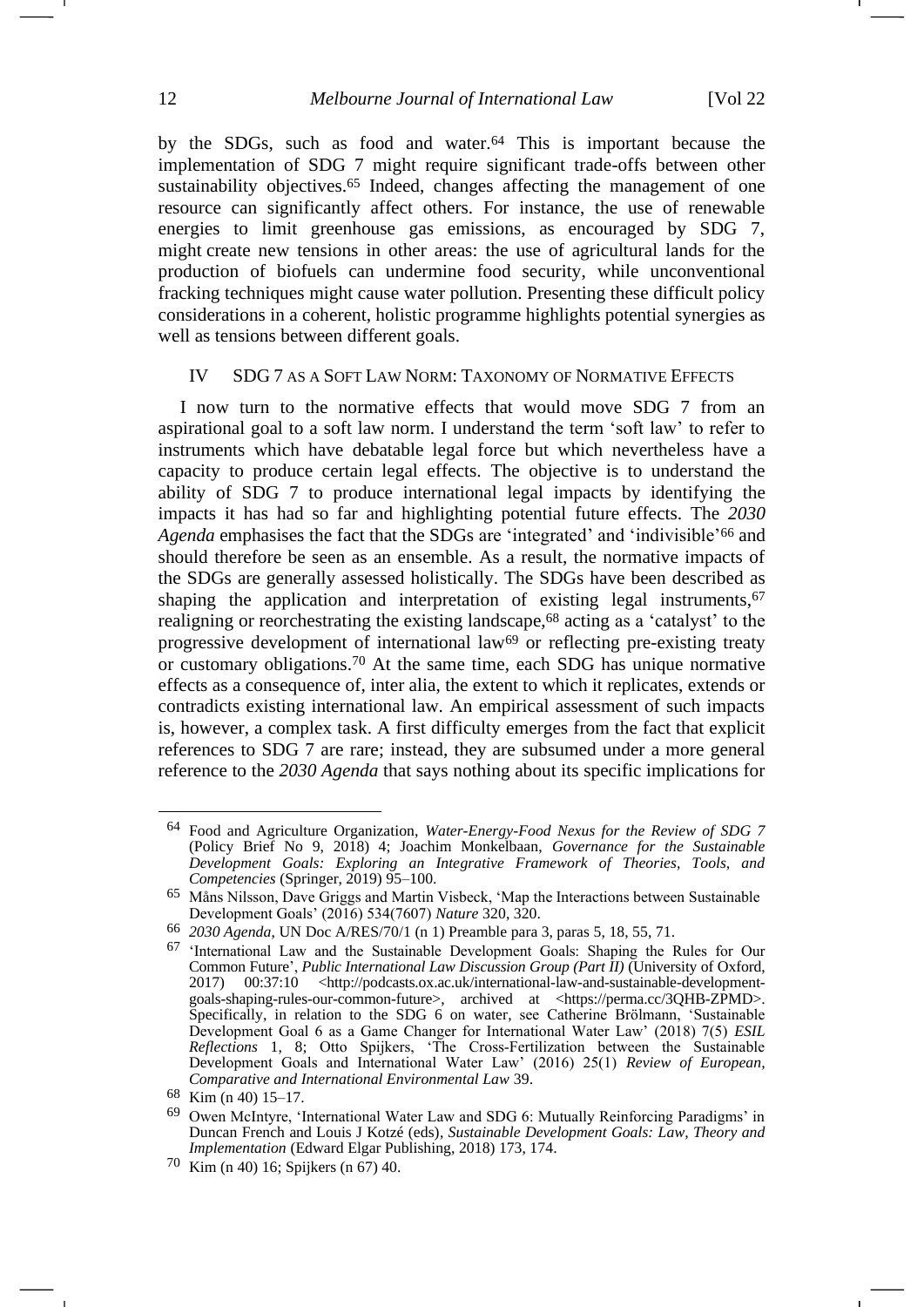the energy sector. A second difficulty with identifying the normative impacts of SDG 7 pertains to the basis on which to detect such impacts. This article considers textual references to SDG 7 in legal sources as evidence of change while acknowledging it carries limitations: a reference in a legal instrument does not automatically have normative influence; conversely, a lack of reference does not necessarily mean that SDG 7 did not have an impact, even if implicit, on the making and interpretation of a text.<sup>71</sup> The analysis that follows identifies three types of legal impacts that SDG 7 can have on international institutions (Part IV(A)), international treaty law (Part IV(B)) and the development or crystallisation of international customary law (Part IV(C)).

#### A *From Aspiration to Transformation: Re-Aligning the International Legal Order*

Soft law can play a fundamental role in the evolution of the international legal order by providing an accepted frame to which institutions and states can refer to reaffirm the directions taken by their public policies. The SDGs have been described as having the potential to orchestrate existing regimes and organisations to facilitate their alignment with the *2030 Agenda*. <sup>72</sup> SDG 7, in particular, has been depicted as a meta-norm,<sup>73</sup> in the sense that it raises expectations regarding the conduct of international actors and carries important functions of coordination between states, as well as other actors, including international organisations. While the SDG does not create a legal commitment, it can influence the legal order by imposing the creation of constraining rules through procedures and institutions. In this context, international institutions and initiatives carry an important role as norm entrepreneurs that work towards supporting SDG 7 by steering conduct and enabling states and other actors to pursue their aligned goals. In return, their work moves from the technical to the political sphere, and they benefit from enhanced legitimacy and increased visibility.

However, the move from an aspirational nature to a transformative function is not necessarily as wideranging as one might estimate, in the sense that not every potentially relevant international institution seems to be affected by SDG 7. For instance, compared to other goals, SDG 7 operates in a trade vacuum, whereas international trade can both facilitate (as a source of finance, for instance) and hinder (due to the risk of regulatory chill associated with trade rules) the clean energy transition. Other SDGs have explicitly integrated the need

<sup>71</sup> There are instances where the influence of the SDGs can be sensed. For example, the announcement of the World Bank in December 2017 to stop financing upstream oil and gas projects to align with the *Paris Agreement* tried to find a balance between transitioning to renewable forms of energy while at the same time ensuring energy access for the poor: see World Bank, 'World Bank Group Announcements at One Planet Summit' (Press Release, 12 December 2017) <https://www.worldbank.org/en/news/press-release/2017/12/12/world-bankgroup-announcements-at-one-planet-summit>, archived at <https://perma.cc/5JA3-XFVW>.

<sup>72</sup> Kim (n [40\)](#page-7-0) 16–19. Cf Arild Underdal and Rakhyun E Kim, 'The Sustainable Development Goals and Multilateral Agreements' in Norichika Kanie and Frank Biermann (eds), *Governing through Goals: Sustainable Development Goals as Governance Innovation* (MIT Press, 2017) 241, 254.

<sup>73</sup> Volker Roeben and Gökçe Mete, 'What Do We Mean When We Talk about International Energy Law?' in Peter D Cameron, Xiaoyi Mu and Volker Roeben (eds), *The Global Energy Transition: Law, Policy and Economics for Energy in the 21st Century* (Hart Publishing, 2021) 73, 74. More generally, in relation to SDGs, see also Monkelbaan (n [64\)](#page-11-1) 28.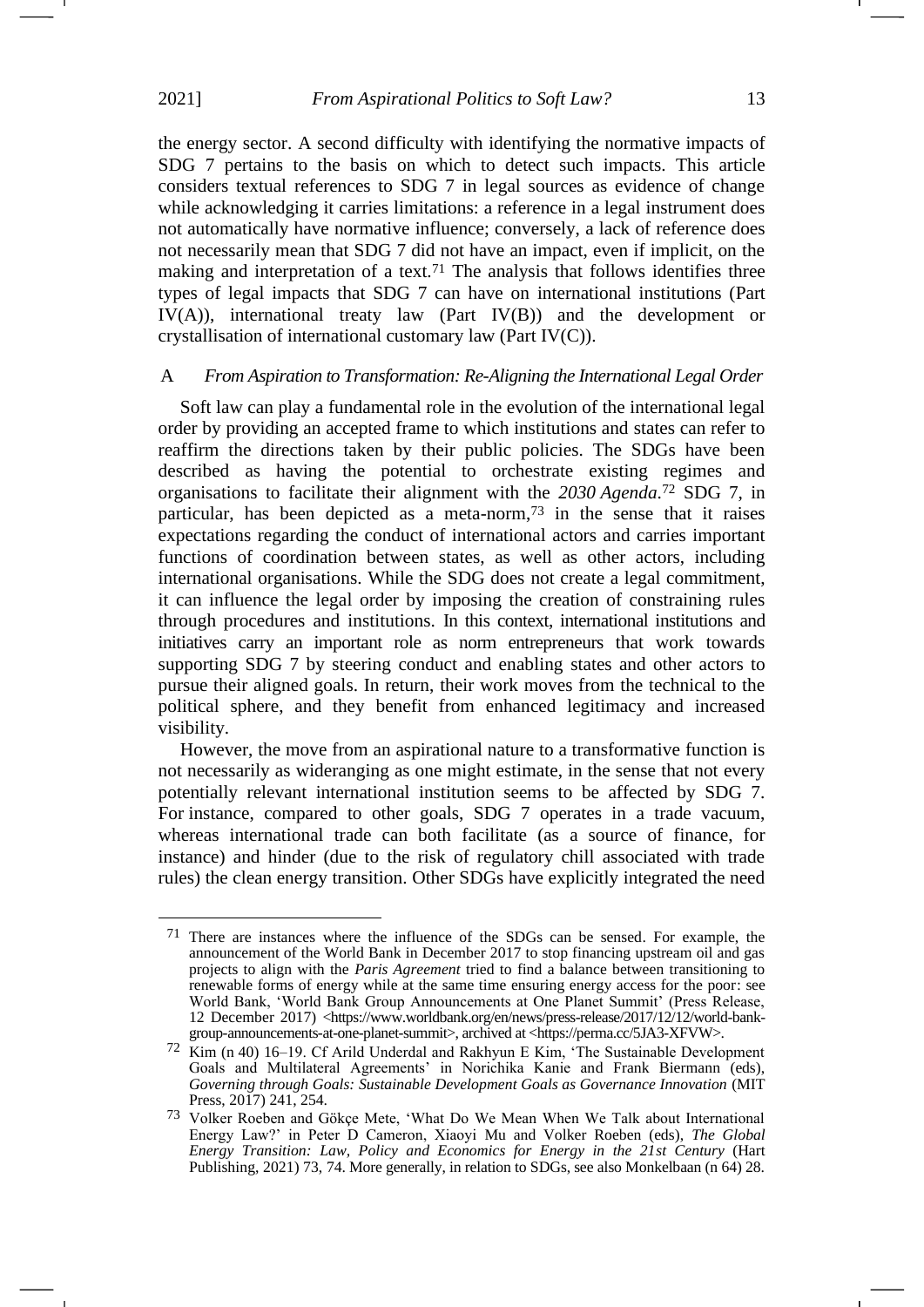to reform international trade law, such as SDG 2, which aims to '[c]orrect and prevent trade restrictions and distortions in world agricultural markets' <sup>74</sup> or SDG 14, which targets the prohibition of harmful fisheries subsidies<sup>75</sup> and 'illegal, unreported and unregulated fishing'; <sup>76</sup> but trade is notably absent from SDG 7.<sup>77</sup> As a result, the report published by the World Trade Organization in 2018 on how trade could contribute to delivering some SDGs does not mention SDG 7.<sup>78</sup>

In addition, when SDG 7 does have a normative impact on the role of international institutions and programmes, these impacts are often incremental, in that they have encouraged small adjustments within institutions, the missions of which were already close to the objectives of the SDGs. One prominent example is the SE4ALL initiative, set up in 2011, the targets of which inspired SDG 7. The adoption of the SDG has technically changed very little of the mandate and work of the initiative, but it has nevertheless rebranded itself in light of the new context, alongside a new status (as a quasi-international organisation under Austrian law), leadership and governance structure. The SEforALL initiative (note the slight change in spelling) now presents itself as an organisation that aims to 'drive faster action towards the achievement of Sustainable Development Goal 7 … in line with the *Paris Agreement*'. <sup>79</sup> It gains legitimacy, dynamism and efficiency, thanks to its inclusion in a recognised, holistic international agenda, the addition of the two implementation targets and the institutionalised and visible follow-up framework. Another example includes the Regulatory Indicators for Sustainable Energy, developed before the adoption of the SDGs by the World Bank as a 'set of indicators to help compare national policy and regulatory frameworks for sustainable energy', <sup>80</sup> which are now explicitly portrayed as facilitating the implementation of the SDGs.<sup>81</sup> In sum, the international institutional landscape has, at least partially, aligned with SDG 7 and its objectives, but the evidence suggests that its reorchestration function has so far only led to minimal changes.

<sup>74</sup> *2030 Agenda*, UN Doc A/RES/70/1 (n [1\)](#page-1-0) para 2.b.

<sup>75</sup> Ibid para 14.6.

<sup>76</sup> Ibid para 14.4.

<sup>77</sup> Trade-related questions on energy were not completely absent from the SDG negotiations: the preparatory work of the Open Working Group of the General Assembly on Sustainable Development Goals had highlighted the role of law in energy trade and investment, and the question of fossil fuel subsidies was initially discussed under SDG 7. However, these were moved after the last session of the Open Working Group to SDG 12 on sustainable consumption and production and were worded in a more diluted and convoluted form: see United Nations General Assembly Open Working Group on Sustainable Development Goals, *TST Issues Briefs* (Compendium, October 2014) 106.

<sup>78</sup> World Trade Organization, *Mainstreaming Trade to Attain the Sustainable Development Goals* (Report, 2018).

<sup>79</sup> 'Who We Are', *Sustainable Energy for All* (Web Page) <https://www.seforall.org/who-weare>, archived at <https://perma.cc/YX7M-R84M>.

<sup>80</sup> Sudeshna Ghosh Banerjee et al, 'Regulatory Indicators for Sustainable Energy: A Global Scorecard for Policy Makers' (Working Paper No 112828, World Bank, 1 January 2017) xv.

<sup>81</sup> Ibid.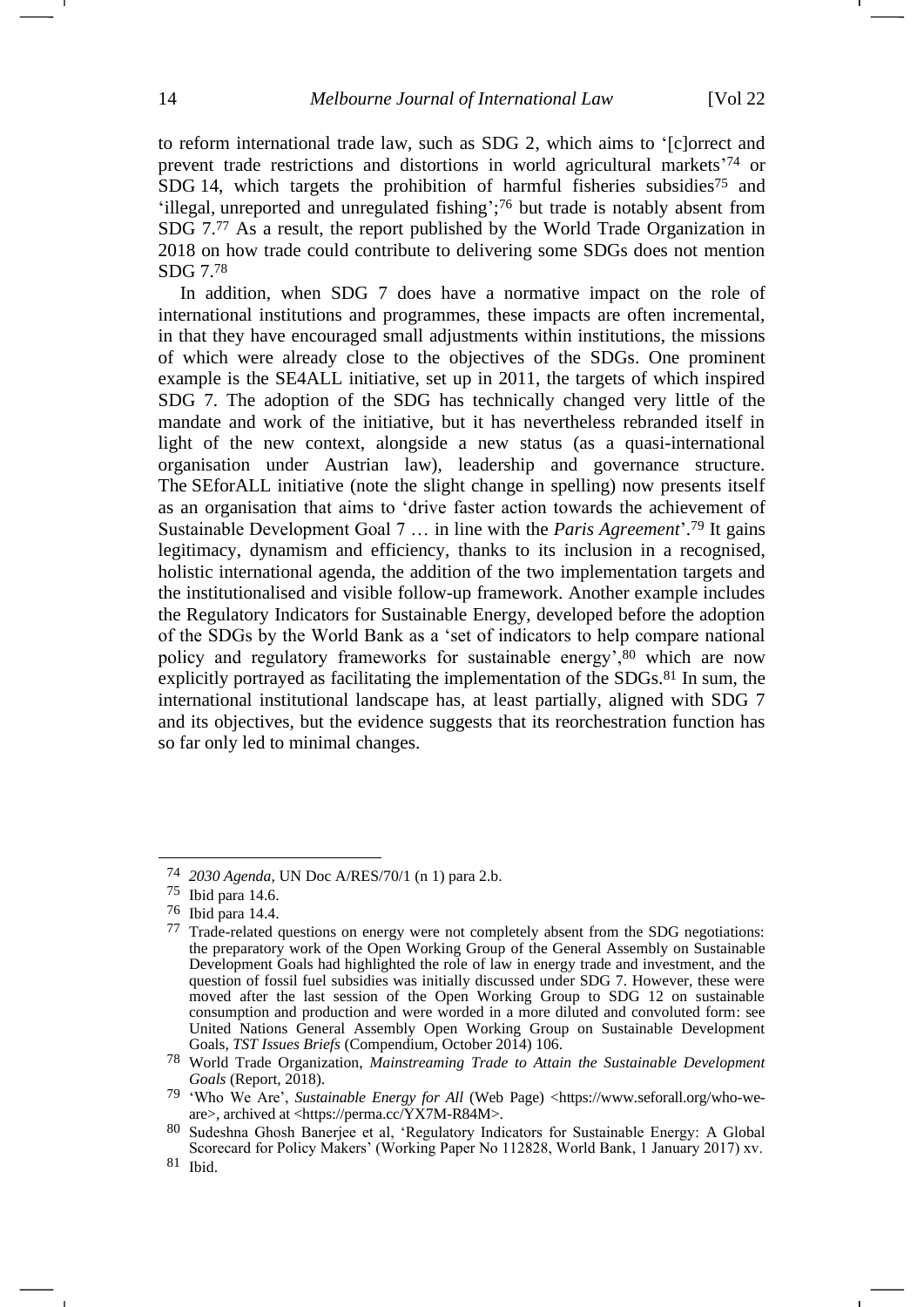#### B *From Aspiration to Inspiration: Developing International Treaty Law*

SDG 7, despite not being of a legal nature, complements existing legal norms and can therefore strengthen international treaty law.

#### 1 *SDG 7 and the Paris Agreement*

A first route of analysis before looking at the general impacts of SDG 7 on treaty law is to analyse its effects on the *Paris Agreement*. <sup>82</sup> Indeed, the SDGs and the *Paris Agreement* are regularly mentioned together, as an ensemble, despite the fact that the *2030 Agenda* addressed energy and climate change separately, seemingly ignoring the fact that the reason for transitioning to the renewable energies it encourages in SDG 7 is to operationalise SDG 13 on fighting climate change.<sup>83</sup> Their adoption a few months apart in 2015, the inclusion of a climate goal in the sustainable development agenda referring back to the UN Framework Convention on Climate Change regime and their shared sense of direction towards building a sustainable planet presents them as a logical combination. The reduction of annual energy-related  $CO<sub>2</sub>$  emissions by 70% below today's level in order to be in line with the Paris objectives of carbon neutrality<sup>84</sup> will primarily need to be implemented through an increase in renewable energy and energy efficiency.<sup>85</sup> SDG 7 hence complements the objectives of the *Paris Agreement*: it provides guidance on how to achieve them by encouraging renewable energy expansion and emphasising energy efficiency. By fostering international mobilisation and facilitating international cooperation in the energy sector, SDG 7 becomes a means to meet the temperature goals of the *Paris Agreement*. Yet, such an operational role does not necessarily strengthen the normativity of the SDG.

The question that arises, therefore, is whether SDG 7 can have a direct legal impact on the *Paris Agreement* and, if it does, what it would mean in terms of the SDG's normativity. Soft law scholars have argued that a non-obligatory norm could see its non-binding character lost when operating in conjunction with an international agreement.<sup>86</sup> The situation appears more complex here because, while SDG 7 operates in close conjunction with the *Paris Agreement*, the route through which SDG 7 could integrate the treaty is through Nationally Determined Contributions ('NDCs'), the legal status of which is still debated.<sup>87</sup> The majority of the 2018 voluntary national reviews on SDG 7 highlighted the interlinkages between energy and climate<sup>88</sup> but did not 'elaborate on the connection between the country's SDG7 objectives and its nationally determined contributions under

<sup>82</sup> *Paris Agreement*, opened for signature 22 April 2016, [2016] ATS 24 (entered into force 4 November 2016).

<sup>83</sup> See, eg, *2018 HLPF Review of SDG Implementation: SDG 7 — Ensure Access to Affordable, Reliable, Sustainable and Modern Energy for All* (Report, 2018) 7.

<sup>84</sup> *Global Energy Transformation* (n [8\)](#page-1-2) 23.

<sup>85</sup> Ibid.

<sup>86</sup> Alan E Boyle, 'Some Reflections on the Relationship of Treaties and Soft Law' (1999) 48(4) *International and Comparative Law Quarterly* 901, 906.

<sup>87</sup> See, eg, Sharaban Tahura Zaman, 'Exploring the Legal Nature of Nationally Determined Contributions (NDCs) under International Law' (2015) 26 *Yearbook of International Environmental Law* 98; Benoit Mayer, 'International Law Obligations Arising in Relation to Nationally Determined Contributions' (2018) 7(2) *Transnational Environmental Law* 251.

<sup>88</sup> 68% of the reviews mention the relationship: *Analysis of the Voluntary National Reviews* (n [11\)](#page-2-1) vi.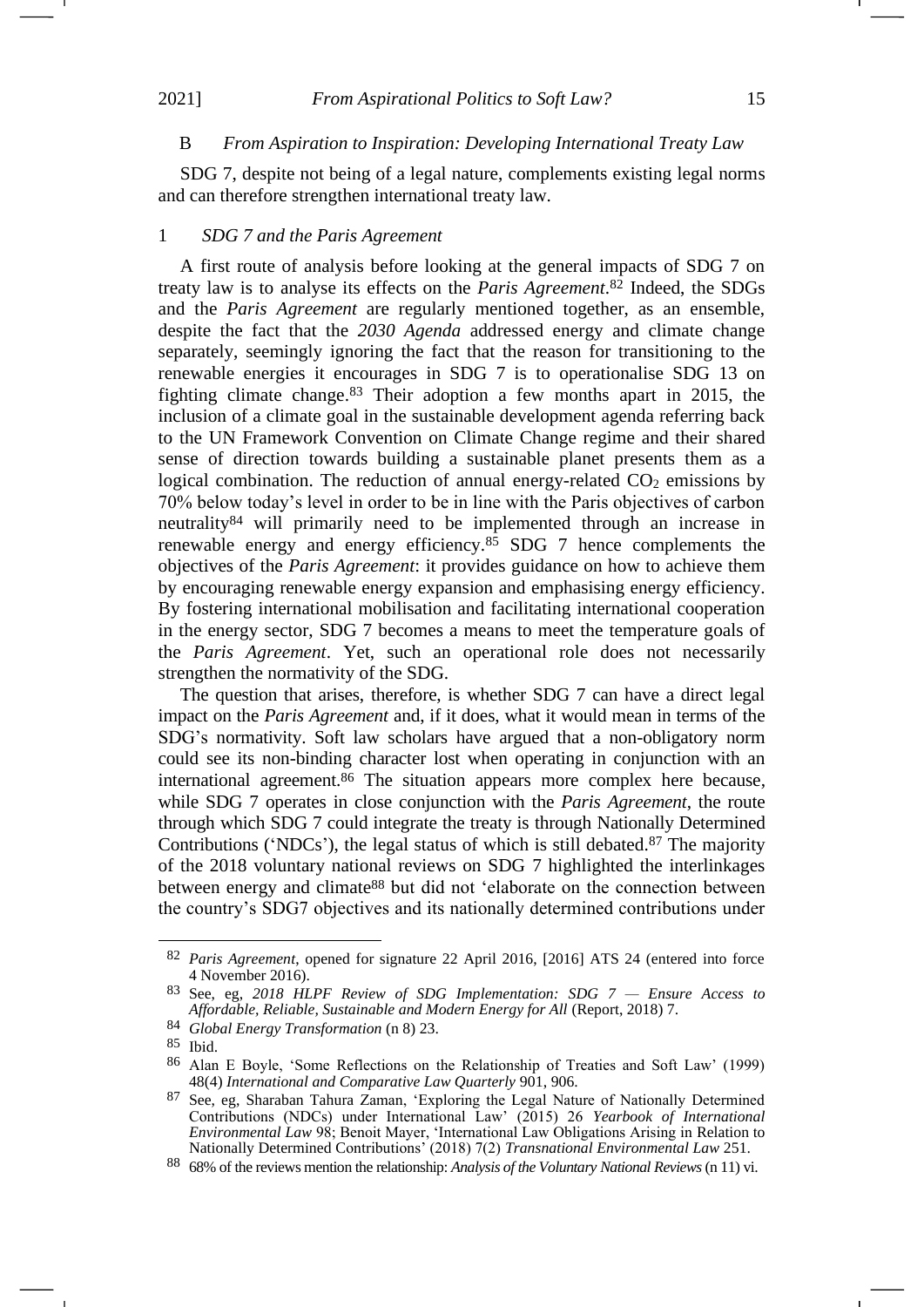the *Paris Agreement*'.<sup>89</sup> Many NDCs make some reference to the energy sector, sometimes setting targets in terms of renewable energy<sup>90</sup> or energy efficiency.<sup>91</sup> This is significant because the agreed guidance on the NDCs provides that '[p]arties strive to include all categories of anthropogenic emissions or removals in their nationally determined contributions and, once a source, sink or activity is included, continue to include it'.<sup>92</sup> This means, first, that the energy sector, as a major source of emissions, has an important role to play in the NDCs and, second, that all the NDCs that have so far referenced renewable energy or energy efficiency objectives are expected to continue referring to them. Given that states have a duty not to downgrade an existing NDC and to submit increasingly ambitious commitments every five years,<sup>93</sup> they have a continuous obligation to commit to SDG 7. Hence, a better integration of SDG 7 and the *Paris Agreement* has the potential to change the nature of SDG 7: it does not remain an aspirational goal, the domestic implementation of which is reviewed on a voluntary basis and without any obligation on states to continuously commit to it; instead it becomes a norm, the individual and collective implementation of which is regularly reported upon and reviewed under the procedures of the *Paris Agreement*.

#### 2 *SDG 7 as a Precursor to Treaty Law*

Beyond the specific relationship between SDG 7 and the *Paris Agreement*, another route to understand the potential soft law effects of SDG 7 is to look at whether it can act as '*pré-droit*', as a precursor to international treaty law. The need to adopt a treaty specifically dedicated to implementing some or all of the elements of SDG 7, such as on access to energy or on renewable energy promotion, has been discussed in the scholarship,  $94$  but there is at present little appetite to transform the political ambitions of SDG 7 into legally binding commitments. Yet, two scenarios in which SDG 7 can influence treaty-making processes ought to be mentioned as alternatives.

First, SDG 7 can influence the making of new international treaties that do not necessarily make it their object and purpose but nevertheless integrate a

<sup>89</sup> Ibid v.

<sup>90</sup> *Synthesis Report on the Aggregate Effect of the Intended Nationally Determined Contributions: Note by the Secretariat*,  $21<sup>st</sup>$  sess, Provisional Agenda Item 4(a), UN Doc FCCC/CP/2015/7 (30 October 2015) [12], [154].

<sup>91</sup> Ibid [155].

<sup>92</sup> *Report of the Conference of the Parties on its Twenty-First Session, Held in Paris from 30 November to 13 December 2015: Addendum: Part Two: Action Taken by the Conference of the Parties at its Twenty-First Session*, UN Doc FCCC/CP/2015/10/Add.1 (29 January 2016) [31(c)]; *Report of the Conference of the Parties Serving as the Meeting of the Parties to the Paris Agreement on the Third Part of its First Session, Held in Katowice from 2 to 15 December 2018: Addendum: Part Two: Action Taken by the Conference of the Parties Serving*  as the Meeting of the Parties to the Paris Agreement, 26<sup>th</sup> plen mtg, UN Doc FCCC/PA/CMA/2018/3/Add.1 (19 March 2019) annex II ('*Accounting for Parties' Nationally Determined Contributions, Referred to in Decision 1/CP.21, Paragraph 31*') [3(b)].

<sup>93</sup> Lavanya Rajamani and Jutta Brunnée, 'The Legality of Downgrading Nationally Determined Contributions under the Paris Agreement: Lessons from the US Disengagement' (2017) 29(3) *Journal of Environmental Law* 537, 541 n 28, 544–5.

<sup>94</sup> Peter Kayode Oniemola, 'International Law on Renewable Energy: The Need for a Worldwide Treaty' (2013) 56 *German Yearbook of International Law* 281, 309; Bruce (n [13\)](#page-2-2) 48.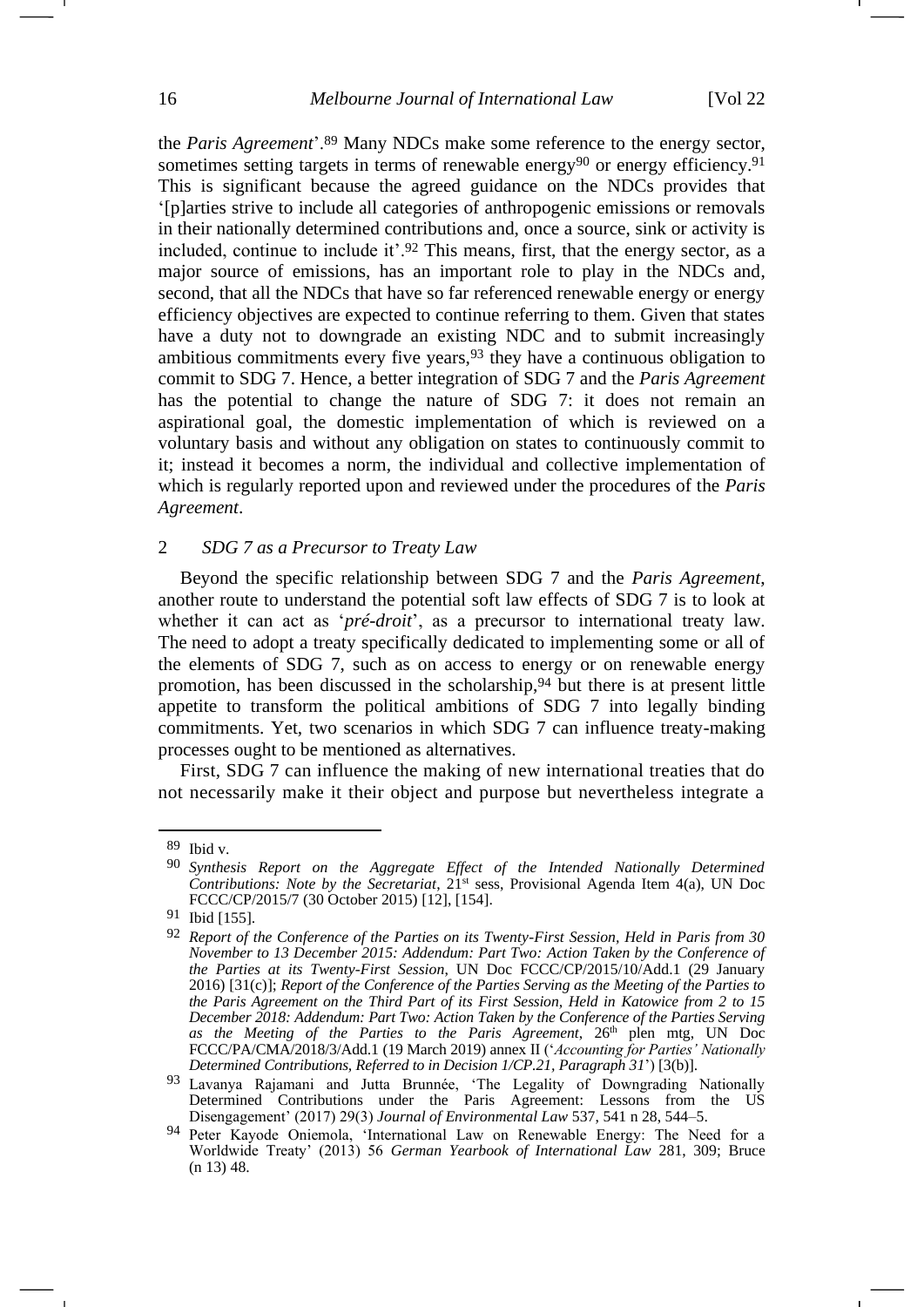reference to it. Notably, a number of trade and investment agreements adopted after 2015 reference the SDGs to express the alignment between the treaty's objectives and the sustainable development agenda.<sup>95</sup> Such an inclusion lacks direct legal effects but endorses the wider normative framework within which the treaty operates. For instance, references to the SDGs in the preamble of bilateral investment treaties<sup>96</sup> alleviate concerns of conflicts between the objectives of the treaty and other priorities of the international community. However, the extent to which this reference can be used as an enabler or for interpretation — and whether it signals a legally binding intention of the parties to act in accordance with the *2030 Agenda* remains debatable. This is, in particular, made more difficult given that free trade agreements often seek to promote energy cooperation, <sup>97</sup> yet references to the SDGs are made for context and do not specifically pinpoint to SDG 7. 98 A crystallisation of the legal nature of SDG 7 in a preambular form is therefore unlikely.

A second, more convincing role for SDG 7 as a precursor to treaty law relates to the ongoing work on the modernisation of *The Energy Charter Treaty (*'*ECT*').<sup>99</sup> Factors that are contributing to the modernisation of the *ECT* are, evidently, multiple and cannot only be traced back to SDG 7, but the SDG can be seen as a precursor to this modernisation process. The 'Bucharest Energy Charter Declaration', adopted in 2018 by the *ECT* Parties, on the modernisation of the Treaty notes 'the rapid changes that have occurred in recent years' in the energy sector, without explicitly referencing the SDGs.<sup>100</sup> SDG 7 is, however, explicitly mentioned in relation to investment risks and the 'policy [and] legal … environment'.<sup>101</sup> There, the Declaration notes that

<sup>95</sup> Texts that present the SDGs as one of their core objectives include: *Protocol on Trade in Services*, signed 21 March 2018, 58 ILM 1053 (entered into force 30 May 2019) art 3(2)(b); *Comprehensive and Enhanced Partnership Agreement between the European Union and the European Atomic Energy Community and their Member States, of the One Part, and the Republic of Armenia, of the Other Part*, signed 24 November 2017, [2018] OJ L 23/4 (entered into force 1 March 2021) art 272(1); *Free Trade Agreement between the EFTA States and Georgia*, signed 27 June 2016 (entered into force 1 September 2017) art 10.1(1); *Free Trade Agreement between the EFTA States and the Philippines*, signed 28 April 2016 (entered into force 1 June 2018) art 11.1(1); *Economic Partnership Agreement between the CARIFORUM States, of the One Part, and the United Kingdom of Great Britain and Northern Ireland, of the Other Part*, signed 22 March 2019, [2019] MS 18 (not yet in force) Preamble, art 1(a); *Comprehensive Economic Partnership Agreement between the Republic of Indonesia and the EFTA States*, signed 16 December 2018 (not yet in force) Preamble; *Comprehensive Economic Partnership Agreement between the EFTA States and the Republic of Ecuador*, signed 25 June 2018 (entered into force 1 November 2020) art 8.1(1).

<sup>96</sup> See, eg, Azerbaijan 2016 Model Bilateral Investment Treaty Preamble; Belgium-Luxembourg Economic Union 2019 Model Bilateral Investment Treaty Preamble.

<sup>97</sup> Elena Cima, 'Promoting Renewable Energy through FTAs? The Legal Implications of a New Generation of Trade Agreements' (2018) 52(4) *Journal of World Trade* 663, 663.

<sup>&</sup>lt;sup>98</sup> See above n 95.<br><sup>99</sup> The Freew Cl

<sup>99</sup> *The Energy Charter Treaty*, opened for signature 17 December 1994, 2080 UNTS 95 (entered into force 16 April 1998).

<sup>100</sup> 'Bucharest Energy Charter Declaration' (Declaration, Energy Charter Conference, 27 November 2018).

<sup>101</sup> Ibid.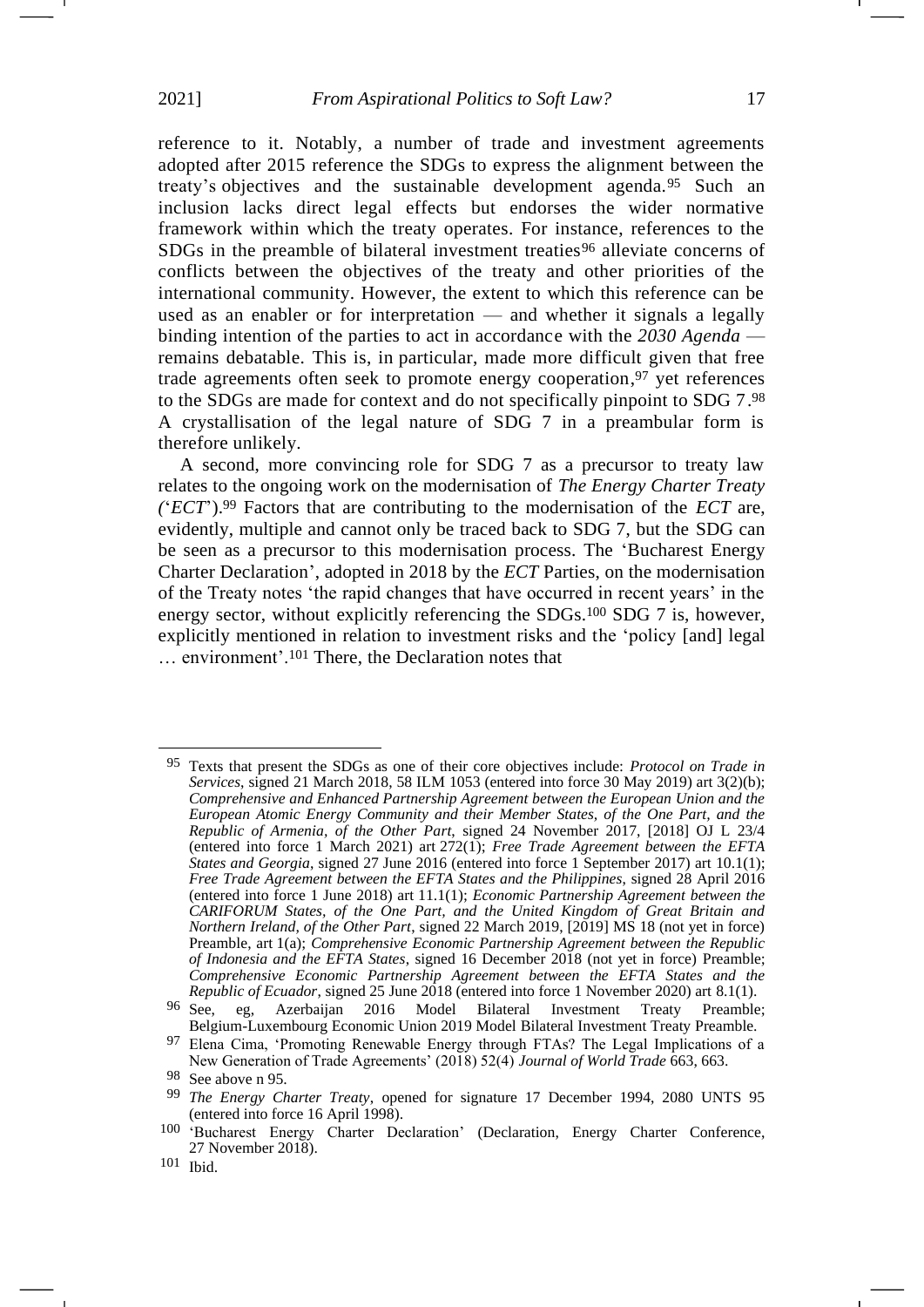governments have a high degree of responsibility to create an environment conducive for investment in the energy sector and to mobilise finance from a wide variety of sources, in particular in recognition of the large investment requirements towards a sustainable energy future and to meet UN Sustainable Development Goal 7, which stipulates access to sustainable energy for all.<sup>102</sup>

In addition, some states have indeed argued that one of the core reasons for modernising the *ECT* was to take into account and give 'added value' to the SE4ALL initiative, the SDGs and the *Paris Agreement*. 103

#### 3 *SDG 7 and Droit Dérivé*

Alternatively, SDG 7 could steer the direction of existing international treaty law, when integrated into the *droit dérivé* of these treaties, by means of decisions of the parties. Although these decisions are, strictly speaking, not legally binding, they are well known for their influence on treaty practices. The international legal context within which SDG 7 operates — one where international law related to energy is dispersed over different fields of international law — is important. For instance, parties to watercourse treaties, such as the *Convention on the Protection and Use of Transboundary Watercourses and International Lakes*, 104 have integrated SDG 6 on clean water and sanitation for all into the treaty's work programme and explicitly used it as a guiding principle.<sup>105</sup> However, the situation is different for SDG 7 because the lack of a unifying treaty means that the SDG can only have a more fragmented, and less targeted, impact. The work programme of some treaties has been influenced by SDG 7, such as in the case of the *Convention on the Conservation of Migratory Species of Wild Animals*, in the context of which parties have been prompted to deepen their work on the impact of the move to renewable energies for migratory species.<sup>106</sup> Other impacts are more difficult to circumscribe when the exact implications of the SDGs have not necessarily been spelt out — or at least not in relation to SDG 7 — and when references to the SDGs are used as a contextual element, to reassert support for the *2030 Agenda*. This has often been the case when meetings of the parties to other treaties have made more wideranging references to the SDGs in general, leaving it for parties and scholars to identify their exact implications. For instance, the meetings of the parties of the *Convention on Access to Information, Public Participation in Decision-Making and Access to Justice in Environmental* 

<sup>102</sup> Ibid.

<sup>103</sup> Comments submitted by Azerbaijan, Luxembourg, Switzerland and Turkey make references to the SDGs: Energy Charter Secretariat, *Decision of the Energy Charter Conference*, Doc No CCDEC 2019 08 STR, 6 October 2019, 38–40.

<sup>104</sup> *Convention on the Protection and Use of Transboundary Watercourses and International Lakes*, opened for signature 17 March 1992, 1936 UNTS 269 (entered into force 6 October 1996).

<sup>105</sup> Economic Commission for Europe, *Report of the Meeting of the Parties on its Eighth Session*, 8<sup>th</sup> sess, UN Doc ECE/MP.WAT/54 (30 January 2019) 8 [21]-[26].

<sup>106</sup> *Convention on the Conservation of Migratory Species of Wild Animals*, opened for signature 23 June 1979, 1651 UNTS 333 (entered into force 1 November 1983). The Meeting of the Parties made an explicit reference to SDG 7 in the resolution: *Renewable Energy and Migratory Species*,  $13<sup>th</sup>$  mtg, UN Doc UNEP/CMS/Resolution 11.27 (Rev.COP13) (February 2020) Preamble para 6.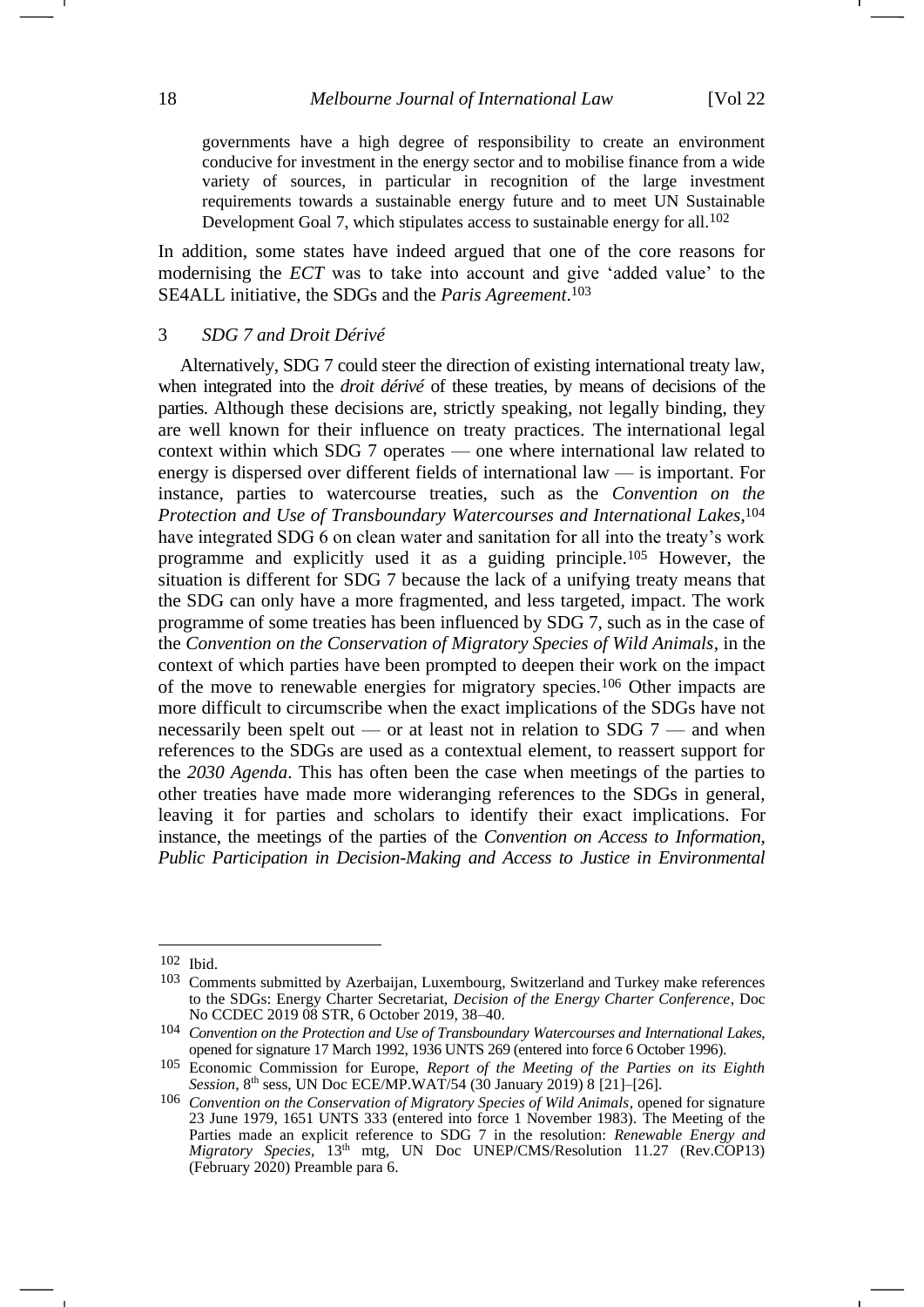*Matters*<sup>107</sup> and the *Convention on Environmental Impact Assessment in a Transboundary Context*<sup>108</sup> have acknowledged the importance of SDGs to their work, as well as their contribution towards meeting the goals.<sup>109</sup> Energy activities carrying environmental risks fall under the scope of these Conventions,<sup>110</sup> requiring parties, when applicable, to carry out environmental impact assessments and meet public participation requirements. As such, theoretically, SDG 7 becomes relevant, but the question of how to link the procedural focus of these Conventions with the energy goal's substantive targets remains unexplored.

# 4 *SDG 7 and Norm Interpretation*

More generally, while the non-legal character of the SDGs precludes direct legal effects, the SDGs can nevertheless be used as an interpretative aid to define the contours of the oft-vague concept of 'sustainable development' included in a wide variety of international treaties. Thanks to a more comprehensive approach to energy issues at the international level, the energy sector is now conceptualised in the three dimensions of sustainable development: the environmental pillar is concerned with energy as a source of impact, the economic pillar looks at energy as indispensable to growth and development and the social pillar envisages energy as a basic human need.<sup>111</sup> Non-legally binding instruments have, in the past, played a significant role in determining the meaning and application of the concept of sustainable development in the energy sector — including the *Rio Declaration on Environment and Development* or the *The Future We Want* resolution<sup>112</sup> — documents which are referenced in

<sup>107</sup> *Convention on Access to Information, Public Participation in Decision-Making and Access to Justice in Environmental Matters*, opened for signature 25 June 1998, 2161 UNTS 447 (entered into force 30 October 2001) ('*Aarhus Convention*').

<sup>108</sup> *Convention on Environmental Impact Assessment in a Transboundary Context*, opened for signature 25 February 1991, 1989 UNTS 309 (entered into force 10 September 1997) ('*Espoo Convention*').

<sup>109</sup> In relation to the *Espoo Convention*, see *Report of the Meeting of the Parties to the Convention on Its Seventh Session and of the Meeting of the Parties to the Convention Serving as the Meeting of the Parties to the Protocol on Its Third Session*, UN Docs ECE/MP.EIA/23−SEA/7 (19 September 2017) 10–12 [35]–[43]; *Report of the Meeting of the Parties to the Convention on Its Seventh Session and of the Meeting of the Parties to the Convention Serving as the Meeting of the Parties to the Protocol on Its Third Session: Addendum: Decisions and the Declaration Adopted Jointly by the Meeting of the Parties to the Convention and the Meeting of the Parties to the Convention Serving as the Meeting of the Parties to the Protocol*, UN Docs ECE/MP.EIA/23/Add.1–SEA/7/Add.1 (19 September 2017) Decision VII/3–III/3 Preamble [5], Decision VII/7–III/6 Preamble [2], [1(c)(ii)], Minsk Declaration Preamble [4]. In relation to the *Aarhus Convention*, see *Report of the*  Sixth Session of the Meeting of the Parties: Addendum: Decisions Adopted by the Meeting of *the Parties*, UN Doc ECE/MP.PP/2017/2/Add.1 (10 January 2018) Decision VI/1 Preamble [3], Decision VI/2 Preamble [3], Decision VI/3 Preamble [4].

<sup>110</sup> For a detailed analysis, see Leslie-Anne Duvic-Paoli, 'Public Participation in the Context of Energy Activities: The Role of the Aarhus Convention Compliance Committee' in Marc Ozawa et al (eds), *In Search of Good Energy Policy* (Cambridge University Press, 2019) 224.

<sup>111</sup> See Adil Najam and Cutler J Cleveland, 'Energy and Sustainable Development at Global Environmental Summits: An Evolving Agenda' (2003) 5 *Environment, Development and Sustainability* 117, 118–19.

<sup>112</sup> *Report of the United Nations Conference on Environment and Development*, UN Doc A/CONF.151/26/Rev.1 (Vol 1) (3–14 June 1992) annex I ('*Rio Declaration on Environment and Development*'); *The Future We Want*, UN Doc A/RES/66/288 (n [22\)](#page-4-2). See, eg, Panel Report, *India — Certain Measures relating to Solar Cells and Solar Modules*, WTO Doc WT/DS456/R (24 February 2016) [7.269].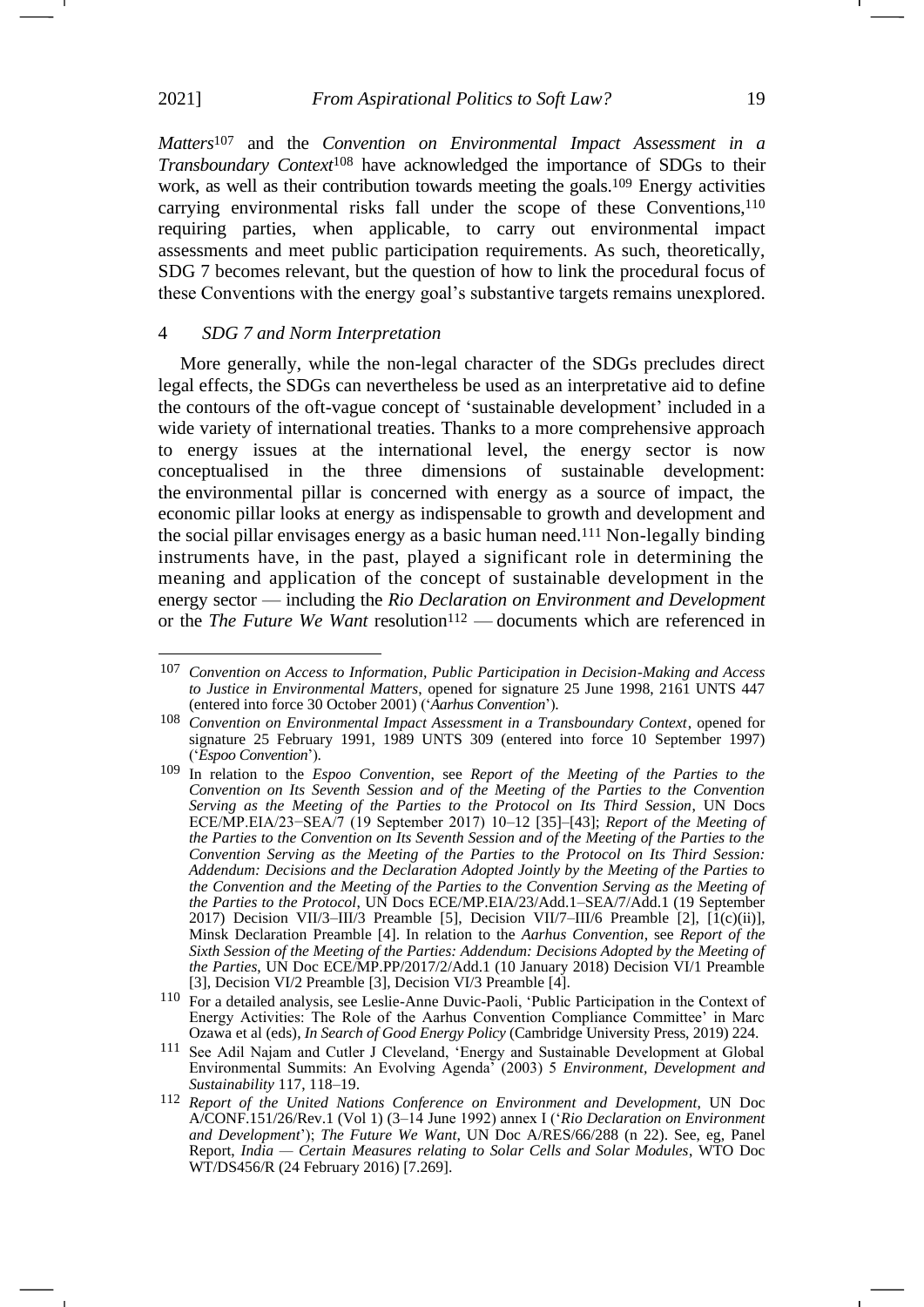the *2030 Agenda*. <sup>113</sup> SDGs have yet to be used in the context of international dispute settlement in the same way as MDGs had been.<sup>114</sup> But they have been used in domestic litigation to assess the sustainability of public policies. For instance, in 2019, a Kenyan tribunal, asked to rule on the legality of Kenya's first coal-fired power plant, <sup>115</sup> referred to the SDGs to clarify the purpose of the environmental impact assessment process. Understanding environmental impact assessments as enablers of sustainable development, the Tribunal defined sustainable development in light of the SDGs on the basis that they require a balancing act between ending poverty and preserving our environment. It concluded that, guided by the SDGs, 'the common perception that a coal power plant project will always be rejected in Kenya as part of its development agenda is not correct'.<sup>116</sup> This example shows that the political aspirations represented by SDG 7 can contribute to defining normatively the very open-ended concept of sustainable development. The SDGs do not provide the same type of content as a legally binding norm would, and they have been criticised for remaining too vague themselves.<sup>117</sup> In addition, trade-offs will need to be made in the context of the *2030 Agenda*, and, while synergies between the content of the SDGs are generally highlighted, <sup>118</sup> conflicts might emerge, with little guidance on how to resolve them. However, SDG 7 can be used in international dispute settlement as an indication of the international meaning and effects of the concept of sustainable development in the energy sector.

# C *From Aspiration to Right: Contributing to the Emergence of a Human Right to Energy*

A final route to investigate regarding the move of SDG 7 from political aspiration to soft law concerns the potential contribution of SDG 7 to the emergence of a human right to energy — either as evidence of emerging custom or as the basis of a subsequent legal agreement. Such a contribution would be intricate given the politically sensitive place given to human rights in the *2030 Agenda* and can, at present, only remain in the realm of legal imagination. On the one hand, the *2030 Agenda* has tried to put human rights at the centre of the policy process and assumes that it would advance a number of human rights. The commitment that 'no one will be left behind'<sup>119</sup> has been considered to be

<sup>113</sup> *2030 Agenda*, UN Doc A/RES/70/1 (n [1\)](#page-1-0) paras 11, 14.c.

<sup>114</sup> For instance, noting Goal 8 on developing a global partnership for development and its target on new information and communication technologies: Panel Reports, *Brazil — Certain Measures concerning Taxation and Charges*, WTO Docs WT/DS472/R and DS497/R (30 August 2017) [7.563].

<sup>115</sup> *Save Lamu v National Environmental Management Authority (NEMA)* [2019] eKLR (National Environmental Tribunal of Kenya, Appeal No NET 196 of 2016, 26 June 2019) [16].

<sup>116</sup> Ibid [16]–[17].

<sup>117</sup> Biermann, Kanie and Kim (n [12\)](#page-2-0) 27.

<sup>118</sup> For example, the UN General Assembly recognised that universal energy access will be achieved through cost-competitive renewable energy, in particular in off-grid areas: *Ensuring Access to Affordable, Reliable, Sustainable and Modern Energy for All*, GA Res 73/236, UN GAOR, UN Doc A/RES/73/236 (15 January 2019, adopted 20 December 2018) para 6. As a further example, the International Renewable Energy Agency notes that energy efficiency and renewable energy measures need to be combined, for instance, by integrating renewable technologies in the renovation of public buildings: International Renewable Energy Agency, *Global Energy Transformation: A Roadmap to 2050* (Report, 2018) 69.

<sup>119</sup> *2030 Agenda*, UN Doc A/RES/70/1 (n [1\)](#page-1-0) Preamble.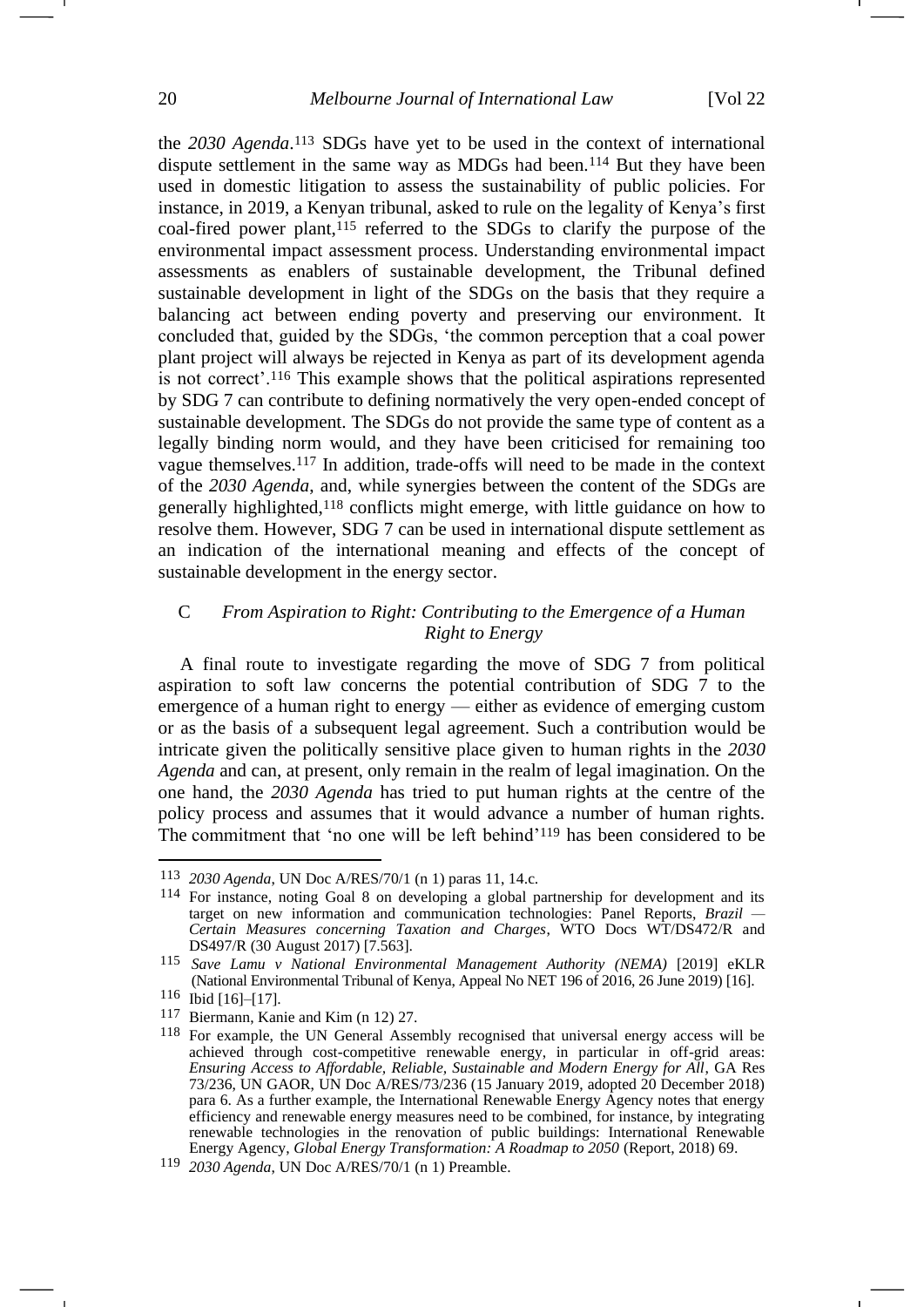<span id="page-20-0"></span>'one of the most transformative elements of the *2030 Agenda*' because it consecrates the human rights of equality and non-discrimination.<sup>120</sup> On the other hand, clear human rights language was strongly resisted by some governments during the negotiations,<sup>121</sup> and, as a result, the SDGs have been criticised for failing to fully take into account the human rights framework.<sup>122</sup>

The question of the contribution of SDG 7 to human rights is made more complex than in relation to other SDGs because energy is not evidently related to existing rights. However, meeting SDG 7 can nevertheless have positive impacts on existing human rights given that it is an enabler of other SDGs. For instance, the right to energy should benefit from the consolidation of the right to water, which is itself dependent upon a right to access to energy services (eg, for desalination and sanitation treatment). Conversely, implementing SDG 7 might negatively affect certain existing rights, for instance, the right to food in case of the wide development of biofuels.<sup>123</sup>

A more difficult question relates to whether SDG 7 could contribute to the development of international law by consolidating a human right related to energy. Contrary to other basic resources such as food and water, a right to affordable and clean energy has not yet been recognised under international law.<sup>124</sup> Can a political commitment create the conditions for a legal duty? Two routes need to be distinguished here: one reliant on the interpretation of existing human rights in light of the objectives of SDG 7, the other on the practice emerging from the fulfilment of SDG 7. With regards to the first route, arguably, the three objectives of SDG 7 are already implied within existing human rights, such as the right to an adequate standard of living and the right to enjoy the benefit of scientific progress and its application.<sup>125</sup> In addition, the right to energy might benefit from the increased recognition of climate rights deriving from existing human rights. Indeed, by asking states to undertake a 'fundamental shift from hydrocarbon to renewable energy sources'<sup>126</sup> and review their energy policies in

<sup>&</sup>lt;sup>120</sup> Hilal Elver, *Interim Report of the Special Rapporteur on the Right to Food*, 74<sup>th</sup> sess, Agenda Item 72(b), UN Doc A/74/164 (15 July 2019) [7] ('*Interim Report*').

<sup>121</sup> Magdalena Sepúlveda Carmona and Kate Donald, 'The Promise and Pitfalls of the Sustainable Development Goals: Has the Time Come for a Rights-Based Approach to Poverty Reduction?' in Dapo Akande et al (eds), *Human Rights and 21st Century Challenges: Poverty, Conflict, and the Environment* (Oxford University Press, 2020) 266, 269.

<sup>122</sup> See, eg, Thomas Pogge and Mitu Sengupta, 'The Sustainable Development Goals (SDGs) as Drafted: Nice Idea, Poor Execution' (2015) 24(3) *Washington International Law Journal* 571, 576–7.

<sup>123</sup> *Interim Report*, UN Doc A/74/164 (n [120\)](#page-20-0) [63].

<sup>124</sup> See Marc Clemson, 'Human Rights and the Environment: Access to Energy' (2012) 16 *New Zealand Journal of Environmental Law* 39, 68–76.

<sup>125</sup> Christophe Golay, *No One Will Be Left Behind: The Role of United Nations Human Rights Mechanisms in Monitoring the Sustainable Development Goals That Seek to Realize Economic, Social and Cultural Rights* (Academic Briefing No 11, January 2018) 103.

<sup>126</sup> Committee on Economic, Social and Cultural Rights, *Climate Change and the International Covenant on Economic, Social and Cultural Rights*, UN Doc E/C.12/2018/1 (31 October 2018) para 9.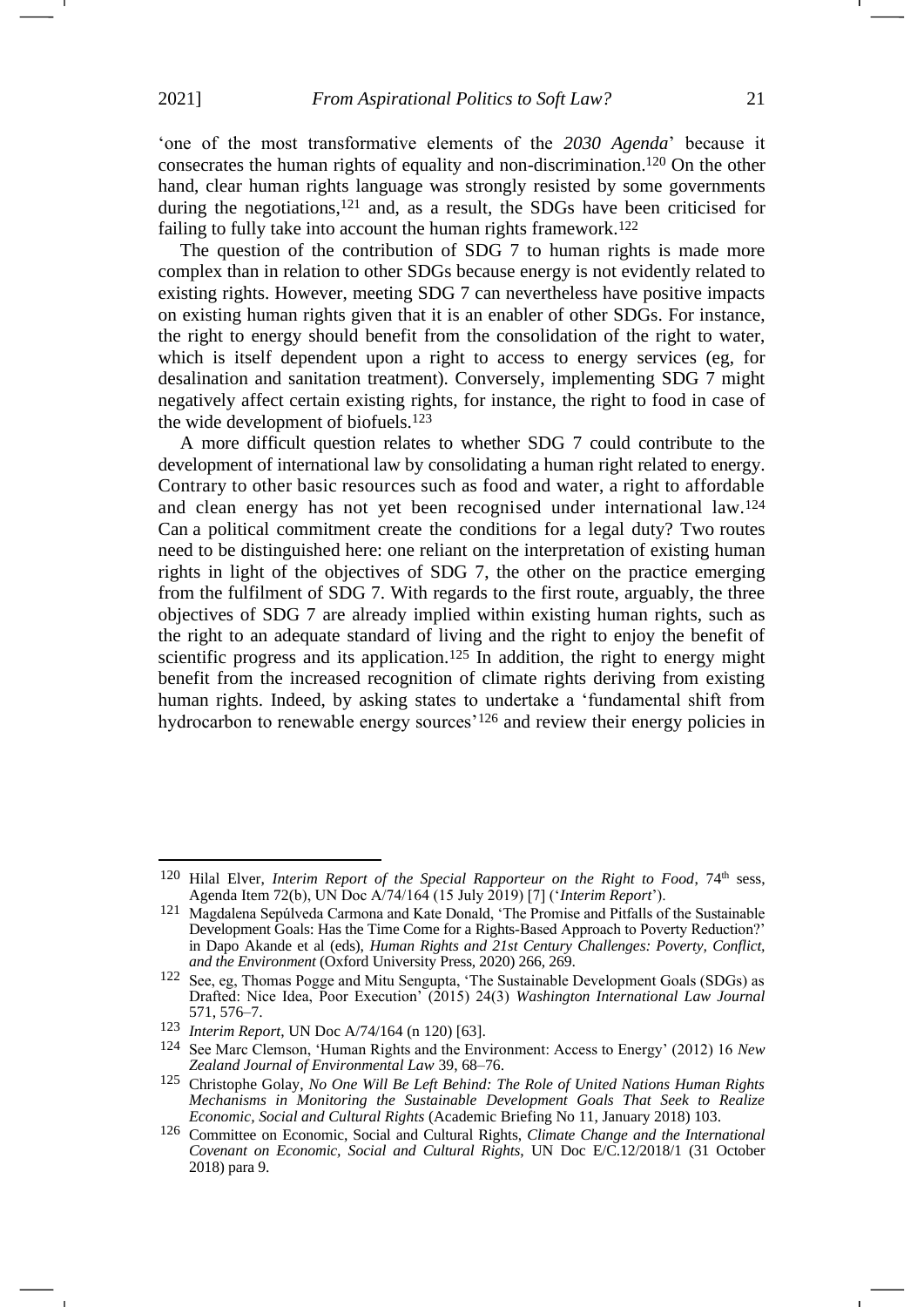order to protect existing human rights from climate impacts,<sup>127</sup> human rights bodies can be seen to contribute towards the protection of a right to clean energy. But, because, overall, the existing international legal framework remains inadequate to protect such a right, the question of the contribution of SDG 7 to a more explicit recognition remains pressing.

The second route therefore relies on the practice emerging from the implementation of SDG 7. Alston argues that the MDGs might contribute towards the formation of customary international law 'by virtue of the fact that they have reiterated the commitment so frequently and on so many solemn occasions'.<sup>128</sup> However, applying this argument to SDG 7 seems unduly optimistic. Surely, a community of practice, an expectation and potentially a moral requirement might, under certain circumstances, play a role in the formation of custom. The consensus that emerged during the negotiations of the SDGs, the state practice related to the implementation of SDG 7 and the multiple UNGA resolutions on energy<sup>129</sup> are important elements contributing towards the emergence of a customary right. However, the element of *opinio juris* is clearly missing, the adoption of the *2030 Agenda* having proceeded on the basis that it would not create legal commitments.

<span id="page-21-0"></span>The commitment that the world's population will have access to energy by 2030 could contribute to making the case for a formal recognition of the right to energy. The practice of states might not be enough for the emergence of a customary norm, but it could form the starting point of a campaign that mobilises states around the recognition of such a right, inspired by the successful precedent of the recognition of the right to water and sanitation by the UNGA in 2010.<sup>130</sup> The first target of SDG 7 on 'universal access to affordable, reliable and modern energy services'<sup>131</sup> employs a vocabulary familiar to the human rights lexicon and is worded in similar terms as the human right to 'safe, clean, accessible and affordable drinking water and sanitation for all'.<sup>132</sup> However, relying on the first target of SDG 7 could only be a first step in the development of a right to energy because it does not explicitly endorse the sustainability dimensions of SDG 7 and does not clarify state obligations with respect to the right. The recognition of a right to energy can therefore be expected to be a long process.

<sup>127</sup> See, eg, Committee on Economic, Social and Cultural Rights, *Concluding Observations on the Fifth Periodic Report of Australia*, 61<sup>st</sup> sess, 47<sup>th</sup> mtg, UN Doc E/C.12/AUS/CO/5 (11 July 2017, adopted 23 June 2017) [11]–[12]; Committee on the Elimination of Discrimination against Women, *Concluding Observations on the Ninth Periodic Report of Norway*, 66th sess, UN Doc CEDAW/C/NOR/CO/9 (22 November 2017, adopted 23 October – 17 November 2017) [14]–[15].

<sup>128</sup> Alston (n [26\)](#page-5-1) 771.

<sup>129</sup> The UN General Assembly recalled the 15 resolutions adopted since 1998 on the topic: *Ensuring Access to Affordable, Reliable, Sustainable and Modern Energy for All*, GA Res 73/236, UN GAOR, 73rd sess, Agenda Item 20(i), UN Doc A/RES/73/236 (15 January 2019) Preamble para 1. See Yinka Omorogbe, 'Policy, Law, and the Actualization of the Right of Access to Energy Services' in Kim Talus (ed), *Research Handbook on International Energy Law* (Edward Elgar Publishing, 2014) 361, 385–6.

<sup>&</sup>lt;sup>130</sup> *The Human Right to Water and Sanitation*, GA Res 64/292, UN GAOR, 64<sup>th</sup> sess, 108<sup>th</sup> plen mtg, Agenda Item 48, UN Doc A/RES/64/292 (3 August 2010).

<sup>131</sup> *2030 Agenda*, UN Doc A/RES/70/1 (n [1\)](#page-1-0) 19 para 7.1.

<sup>132</sup> *The Human Right to Water and Sanitation*, UN Doc A/RES/64/292 ([n 130\)](#page-21-0) para 2.